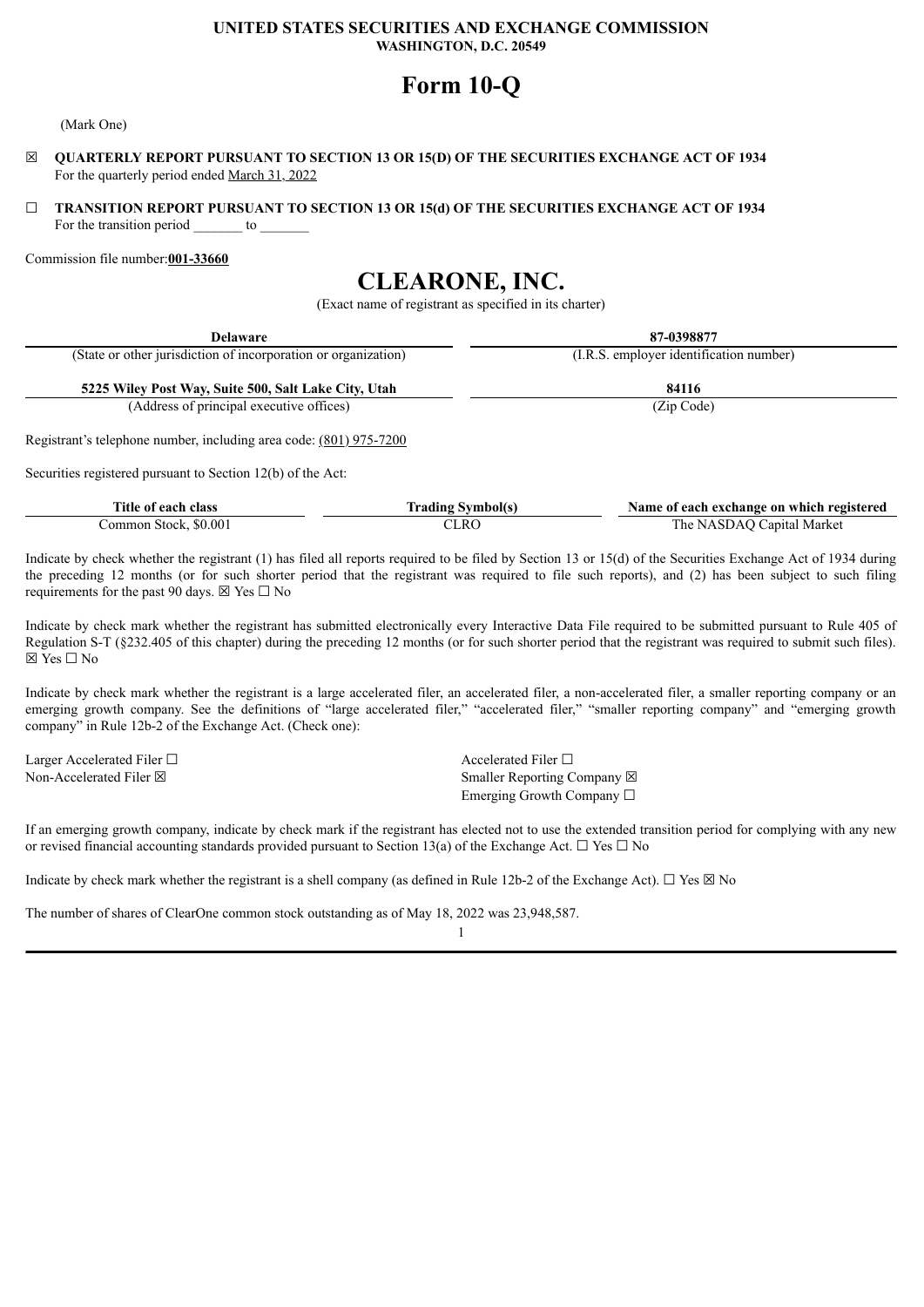### **CLEARONE, INC. QUARTERLY REPORT ON FORM 10-Q FOR THE QUARTER ENDED MARCH 31, 2022**

# **INDEX**

<span id="page-1-0"></span>

|          | <b>PART I - FINANCIAL INFORMATION</b>                                                                                                  |                |
|----------|----------------------------------------------------------------------------------------------------------------------------------------|----------------|
| Item 1.  | <b>Financial Statements</b>                                                                                                            | $\overline{3}$ |
|          | Unaudited Condensed Consolidated Balance Sheets as of March 31, 2022 and December 31, 2021                                             | $\overline{3}$ |
|          | Unaudited Condensed Consolidated Statements of Operations and Comprehensive Loss for the three months ended March 31,<br>2022 and 2021 | $\overline{4}$ |
|          | Unaudited Condensed Consolidated Statements of Cash Flows for the three months ended March 31, 2022 and 2021                           | 5              |
|          | Unaudited Notes to Condensed Consolidated Financial Statements                                                                         | $\overline{7}$ |
| Item 2.  | Management's Discussion and Analysis of Financial Condition and Results of Operations                                                  | 19             |
| Item 3.  | Quantitative and Qualitative Disclosures About Market Risk                                                                             | 26             |
| Item 4.  | <b>Controls and Procedures</b>                                                                                                         | 26             |
|          | <b>PART II - OTHER INFORMATION</b>                                                                                                     |                |
| Item 1.  | <b>Legal Proceedings</b>                                                                                                               | 27             |
| Item 1A. | <b>Risk Factors</b>                                                                                                                    | 27             |
| Item 2.  | Unregistered Sales of Equity Securities and Use of Proceeds                                                                            | 27             |
| Item 3.  | <b>Defaults Upon Senior Securities</b>                                                                                                 | 27             |
| Item 4.  | <b>Mine Safety Disclosures</b>                                                                                                         | 27             |
| Item 5.  | <b>Other Information</b>                                                                                                               | 27             |
| Item 6.  | Exhibits                                                                                                                               | 28             |
|          | $\overline{2}$                                                                                                                         |                |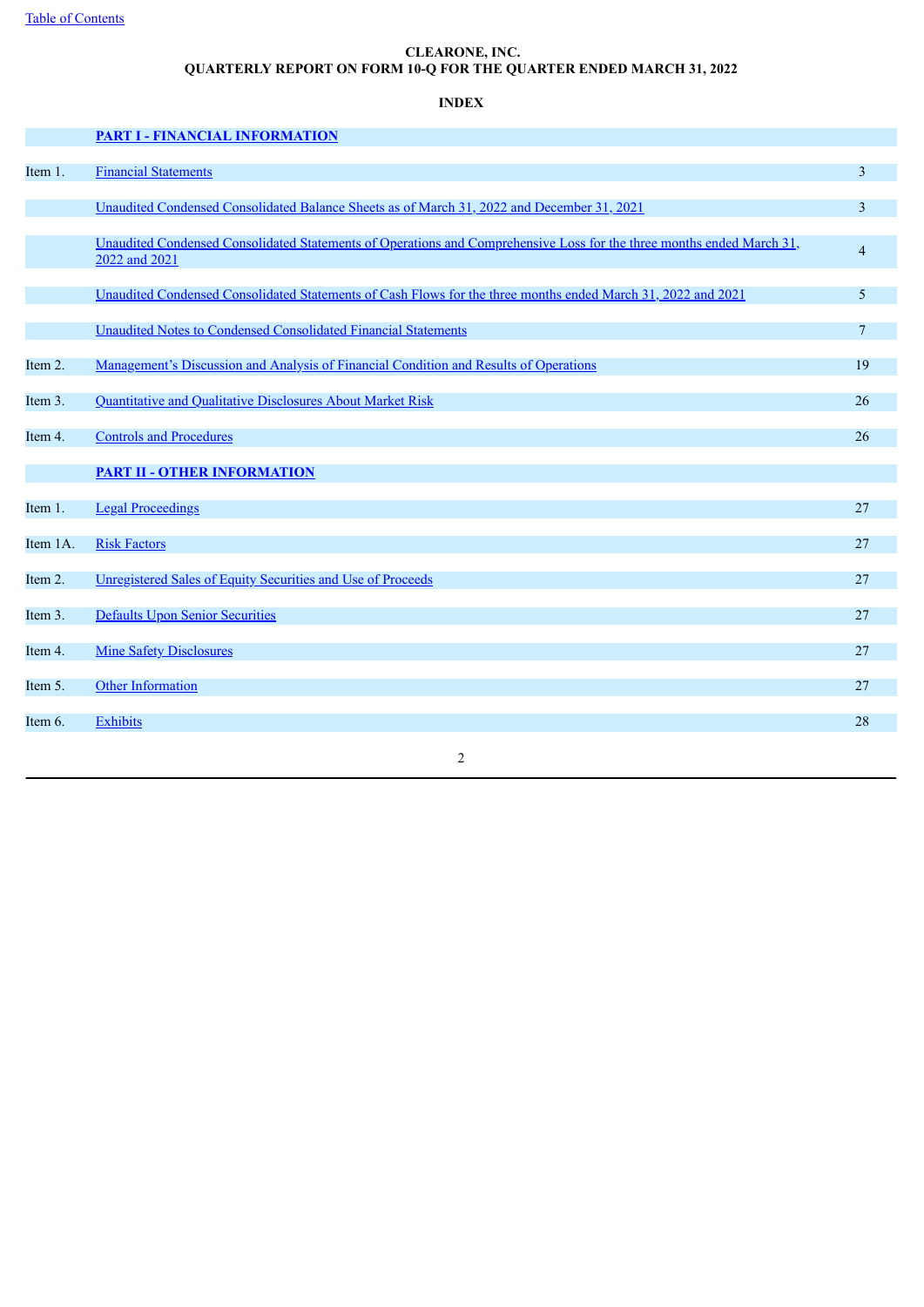### <span id="page-2-0"></span>**PART I - FINANCIAL INFORMATION**

### <span id="page-2-1"></span>**Item 1. FINANCIAL STATEMENTS**

# <span id="page-2-2"></span>**CLEARONE, INC UNAUDITED CONDENSED CONSOLIDATED BALANCE SHEETS**

(Dollars in thousands, except par value)

|                                                                                                            | <b>March 31, 2022</b> |          | December 31,<br>2021 |          |
|------------------------------------------------------------------------------------------------------------|-----------------------|----------|----------------------|----------|
| <b>ASSETS</b>                                                                                              |                       |          |                      |          |
| Current assets:                                                                                            |                       |          |                      |          |
| Cash and cash equivalents                                                                                  | $\mathbb{S}$          | 1,422    | $\mathbf{\$}$        | 1.071    |
| Marketable securities                                                                                      |                       | 398      |                      | 1,790    |
| Receivables, net of allowance for doubtful accounts of \$326 and \$326, respectively                       |                       | 5,077    |                      | 4,991    |
| Inventories, net                                                                                           |                       | 9,865    |                      | 10,033   |
| Income tax receivable                                                                                      |                       | 7,540    |                      | 7,535    |
| Prepaid expenses and other assets                                                                          |                       | 3,370    |                      | 4,021    |
| Total current assets                                                                                       |                       | 27,672   |                      | 29,441   |
| Long-term marketable securities                                                                            |                       | 542      |                      | 1,220    |
| Long-term inventories, net                                                                                 |                       | 3,210    |                      | 3,567    |
| Property and equipment, net                                                                                |                       | 676      |                      | 744      |
| Operating lease - right of use assets, net                                                                 |                       | 1,383    |                      | 1,537    |
| Intangibles, net                                                                                           |                       | 24,675   |                      | 25,086   |
| Other assets                                                                                               |                       | 4,596    |                      | 4,597    |
| <b>Total</b> assets                                                                                        | \$                    | 62,754   | \$                   | 66,192   |
| <b>LIABILITIES AND SHAREHOLDERS' EQUITY</b>                                                                |                       |          |                      |          |
| Current liabilities:                                                                                       |                       |          |                      |          |
| Accounts payable                                                                                           | $\mathbf S$           | 4,125    | $\mathbf{\hat{s}}$   | 5,388    |
| Accrued liabilities                                                                                        |                       | 2,826    |                      | 2,549    |
| Deferred product revenue                                                                                   |                       | 46       |                      | 54       |
| Short-term debt                                                                                            |                       | 1,336    |                      | 3,481    |
| Total current liabilities                                                                                  |                       | 8,333    |                      | 11,472   |
| Long-term debt, net                                                                                        |                       | 1,359    |                      | 1,535    |
| Operating lease liability, net of current                                                                  |                       | 871      |                      | 1,026    |
| Other long-term liabilities                                                                                |                       | 655      |                      | 655      |
| <b>Total liabilities</b>                                                                                   |                       | 11,218   |                      | 14,688   |
|                                                                                                            |                       |          |                      |          |
| Shareholders' equity:                                                                                      |                       |          |                      |          |
| Common stock, par value \$0.001, 50,000,000 shares authorized, 23,948,587 and 22,410,126 shares issued and |                       |          |                      |          |
| outstanding, respectively                                                                                  |                       | 24       |                      | 22       |
| Additional paid-in capital                                                                                 |                       | 74,831   |                      | 72,795   |
| Accumulated other comprehensive loss                                                                       |                       | (280)    |                      | (241)    |
| Accumulated deficit                                                                                        |                       | (23,039) |                      | (21,072) |
| Total shareholders' equity                                                                                 |                       | 51,536   |                      | 51,504   |
| Total liabilities and shareholders' equity                                                                 | \$                    | 62,754   | \$                   | 66,192   |

*See accompanying notes*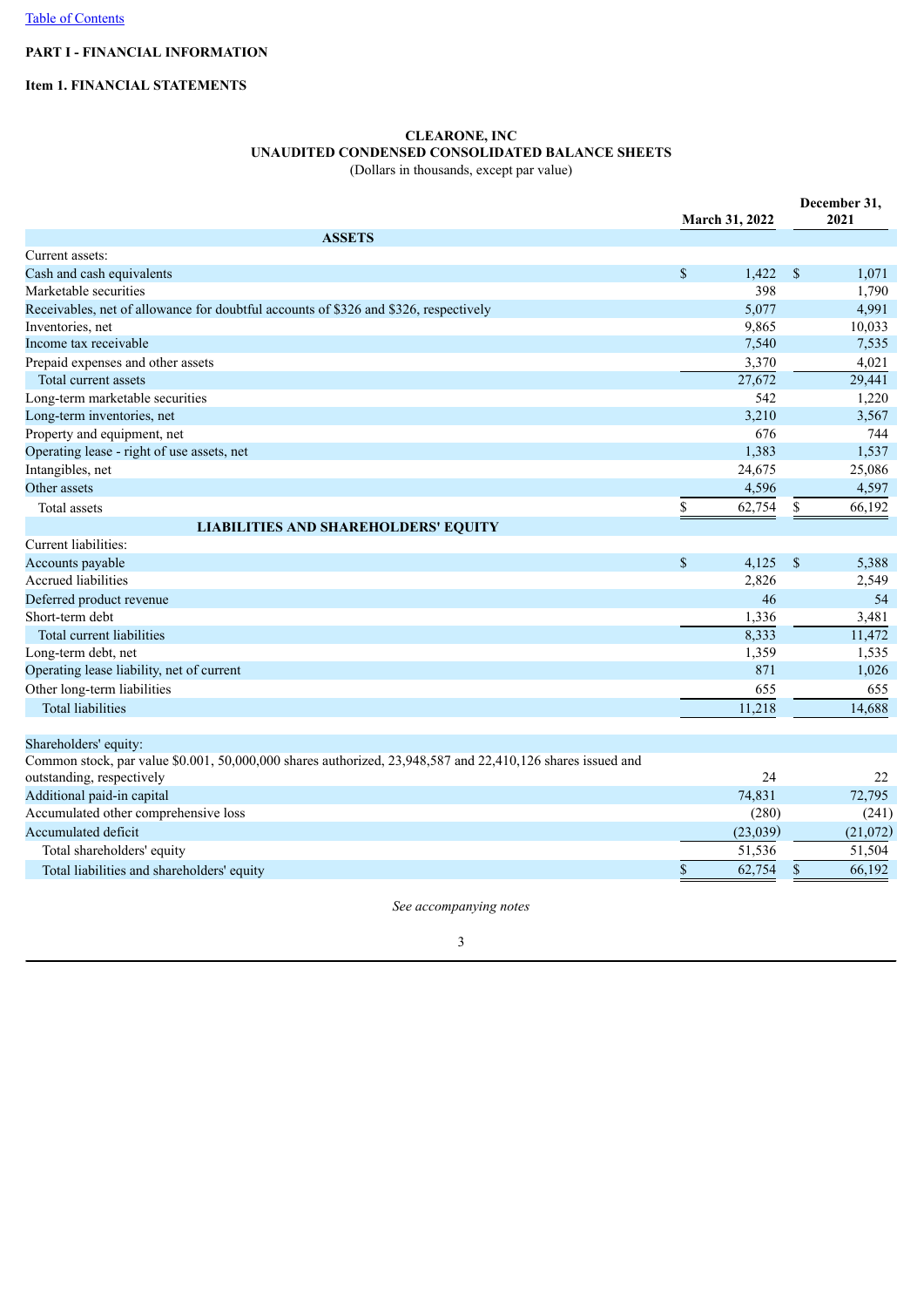### <span id="page-3-0"></span>**CLEARONE, INC. UNAUDITED CONDENSED CONSOLIDATED STATEMENTS OF OPERATIONS AND COMPREHENSIVE LOSS**

(Dollars in thousands, except per share amounts)

|                                                                     |      | Three months ended March 31, |               |                |  |
|---------------------------------------------------------------------|------|------------------------------|---------------|----------------|--|
|                                                                     |      | 2022                         | 2021          |                |  |
| Revenue                                                             | \$   | 7,545                        | $\sqrt{\ }$   | 7,038          |  |
| Cost of goods sold                                                  |      | 4,729                        |               | 4,035          |  |
| Gross profit                                                        |      | 2,816                        |               | 3,003          |  |
| Operating expenses:                                                 |      |                              |               |                |  |
| Sales and marketing                                                 |      | 1,560                        |               | 1,573          |  |
| Research and product development                                    |      | 1,353                        |               | 1,274          |  |
| General and administrative                                          |      | 1,756                        |               | 1,680          |  |
| Total operating expenses                                            |      | 4,669                        |               | 4,527          |  |
| Operating loss                                                      |      | (1, 853)                     |               | (1, 524)       |  |
| Interest expense                                                    |      | (101)                        |               | (112)          |  |
| Other income, net                                                   |      | 3                            |               | (5)            |  |
| Loss before income taxes                                            |      | (1,951)                      |               | (1,641)        |  |
| Provision for income taxes                                          |      | 16                           |               | 14             |  |
| Net loss                                                            | \$   | (1,967)                      | $\mathbb{S}$  | (1,655)        |  |
| Basic weighted average shares outstanding                           |      | 23,897,305                   |               | 18,775,773     |  |
| Diluted weighted average shares outstanding                         |      | 23,897,305                   |               | 18,775,773     |  |
| Basic loss per share                                                | $\$$ | $(0.08)$ \$                  |               | (0.09)         |  |
| Diluted loss per share                                              | \$   | $(0.08)$ \$                  |               | (0.09)         |  |
|                                                                     |      |                              |               |                |  |
| Comprehensive loss:<br>Net loss                                     | \$   | $(1,967)$ \$                 |               |                |  |
| Unrealized gain (loss) on available-for-sale securities, net of tax |      | (28)                         |               | (1,655)<br>(2) |  |
| Change in foreign currency translation adjustment                   |      | (11)                         |               | (12)           |  |
| Comprehensive loss                                                  | \$   | (2,006)                      | $\mathcal{S}$ | (1,669)        |  |
|                                                                     |      |                              |               |                |  |

*See accompanying notes*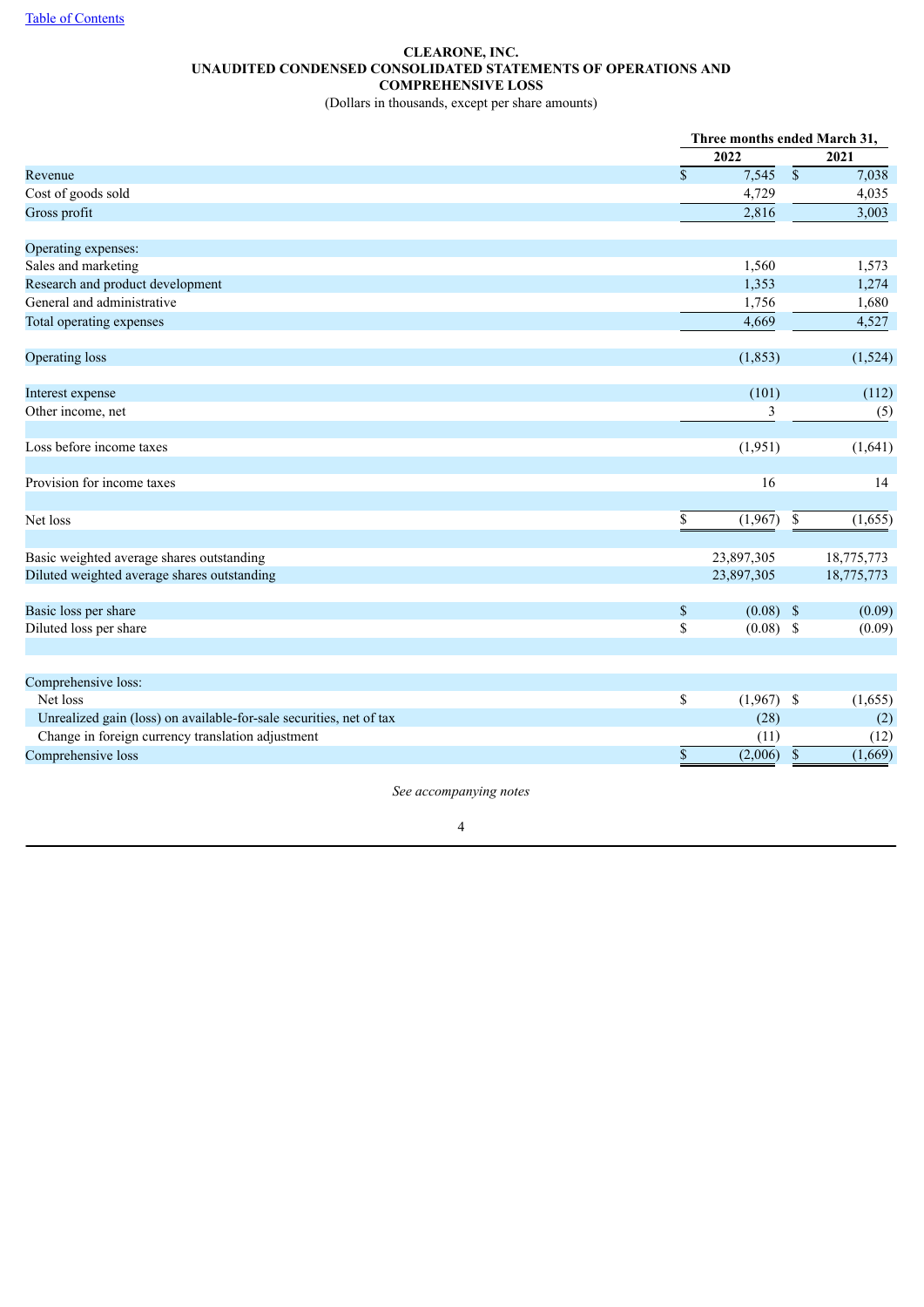# <span id="page-4-0"></span>**CLEARONE, INC. UNAUDITED CONDENSED CONSOLIDATED STATEMENTS OF CASH FLOWS**

(Dollars in thousands, except per share amounts)

|                                                                             | Three months ended March 31, |                |    |         |
|-----------------------------------------------------------------------------|------------------------------|----------------|----|---------|
|                                                                             |                              | 2022           |    | 2021    |
| Cash flows from operating activities:                                       |                              |                |    |         |
| Net loss                                                                    | \$                           | (1,967)        | \$ | (1,655) |
| Adjustments to reconcile net loss to net cash used in operating activities: |                              |                |    |         |
| Depreciation and amortization expense                                       |                              | 794            |    | 661     |
| Amortization of right-of-use assets                                         |                              | 154            |    | 149     |
| Share-based compensation expense                                            |                              | 36             |    | 31      |
| Change of inventory to net realizable value                                 |                              |                |    | 375     |
| Changes in operating assets and liabilities:                                |                              |                |    |         |
| Receivables                                                                 |                              | (86)           |    | 264     |
| Inventories                                                                 |                              | 525            |    | 736     |
| Prepaid expenses and other assets                                           |                              | 651            |    | 265     |
| Accounts payable                                                            |                              | (1,263)        |    | (1,043) |
| <b>Accrued liabilities</b>                                                  |                              | 286            |    | 446     |
| Income taxes receivable                                                     |                              | (5)            |    | (43)    |
| Deferred product revenue                                                    |                              | (8)            |    | (45)    |
| Operating lease liabilities                                                 |                              | (160)          |    | (154)   |
| Net cash used in operating activities                                       |                              | (1,043)        |    | (13)    |
| Cash flows from investing activities:                                       |                              |                |    |         |
| Purchase of property and equipment                                          |                              | (8)            |    | (7)     |
| Purchase of intangibles                                                     |                              | (70)           |    | (71)    |
| Capitalized patent defense costs                                            |                              | (189)          |    | (1,678) |
| Proceeds from maturities and sales of marketable securities                 |                              | 2,042          |    | 413     |
| Purchases of marketable securities                                          |                              |                |    | (310)   |
| Net cash provided by (used in) investing activities                         |                              | 1,775          |    | (1,653) |
| Cash flows from financing activities:                                       |                              |                |    |         |
| Net proceeds from equity-based compensation programs                        |                              | $\overline{2}$ |    | 4       |
| Principal payments of long-term debt                                        |                              | (370)          |    | (90)    |
| Net cash provided by financing activities                                   |                              | (368)          |    | (86)    |
| Effect of exchange rate changes on cash and cash equivalents                |                              | (13)           |    | (17)    |
| Net increase in cash and cash equivalents                                   |                              | 351            |    | (1,769) |
| Cash and cash equivalents at the beginning of the period                    |                              | 1,071          |    | 3,803   |
| Cash and cash equivalents at the end of the period                          | \$                           | 1,422          | \$ | 2,034   |

*See accompanying notes*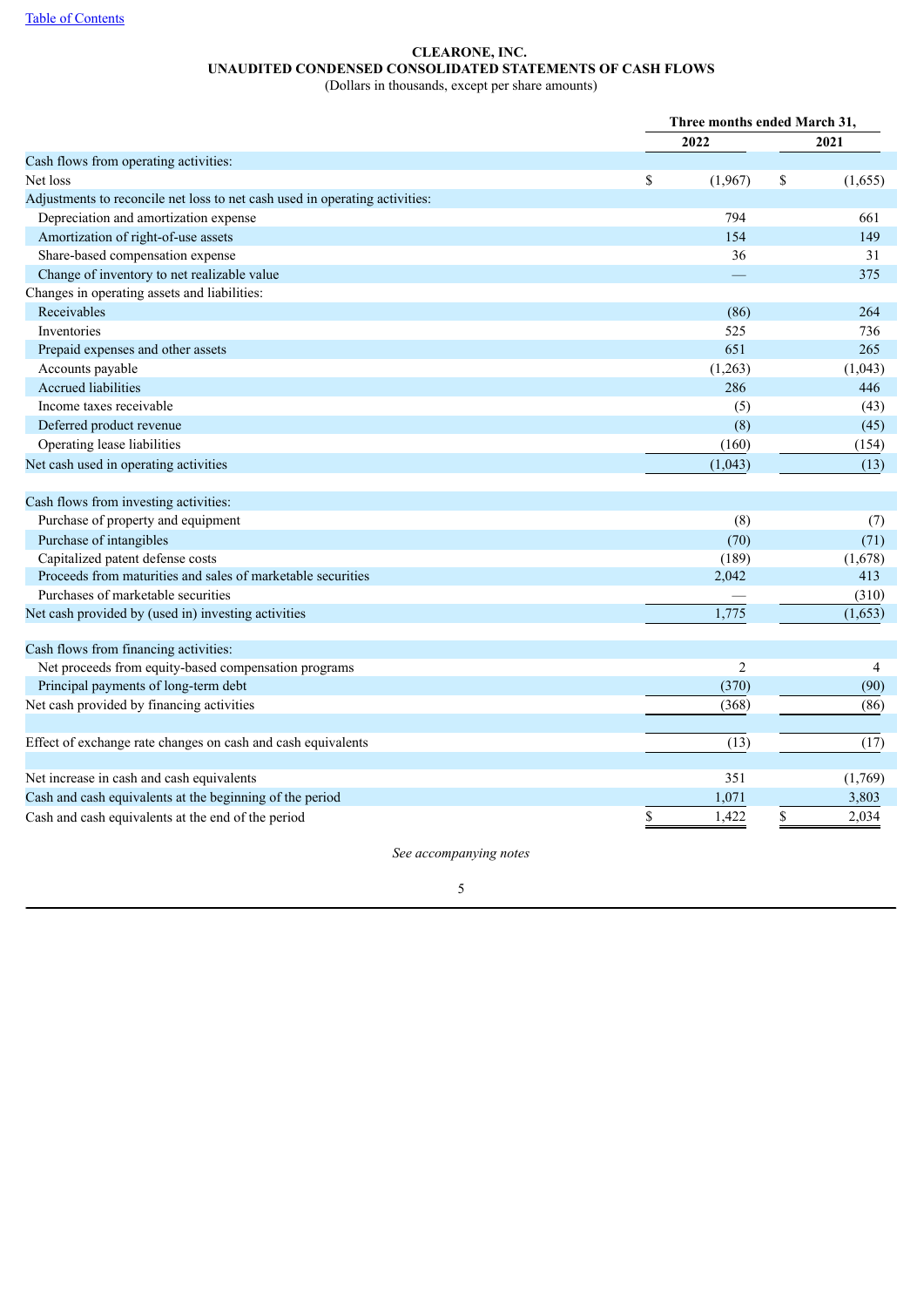### **CLEARONE, INC. UNAUDITED CONDENSED CONSOLIDATED STATEMENTS OF CASH FLOWS** (Dollars in thousands, except per share amounts)

The following is a summary of supplemental cash flow activities:

|                            | Three months ended March 31, |      |
|----------------------------|------------------------------|------|
|                            | 2022                         | 2021 |
| Cash paid for income taxes | 26                           | 43   |
| Cash paid for interest     | 51                           | 50   |
| See accompanying notes     |                              |      |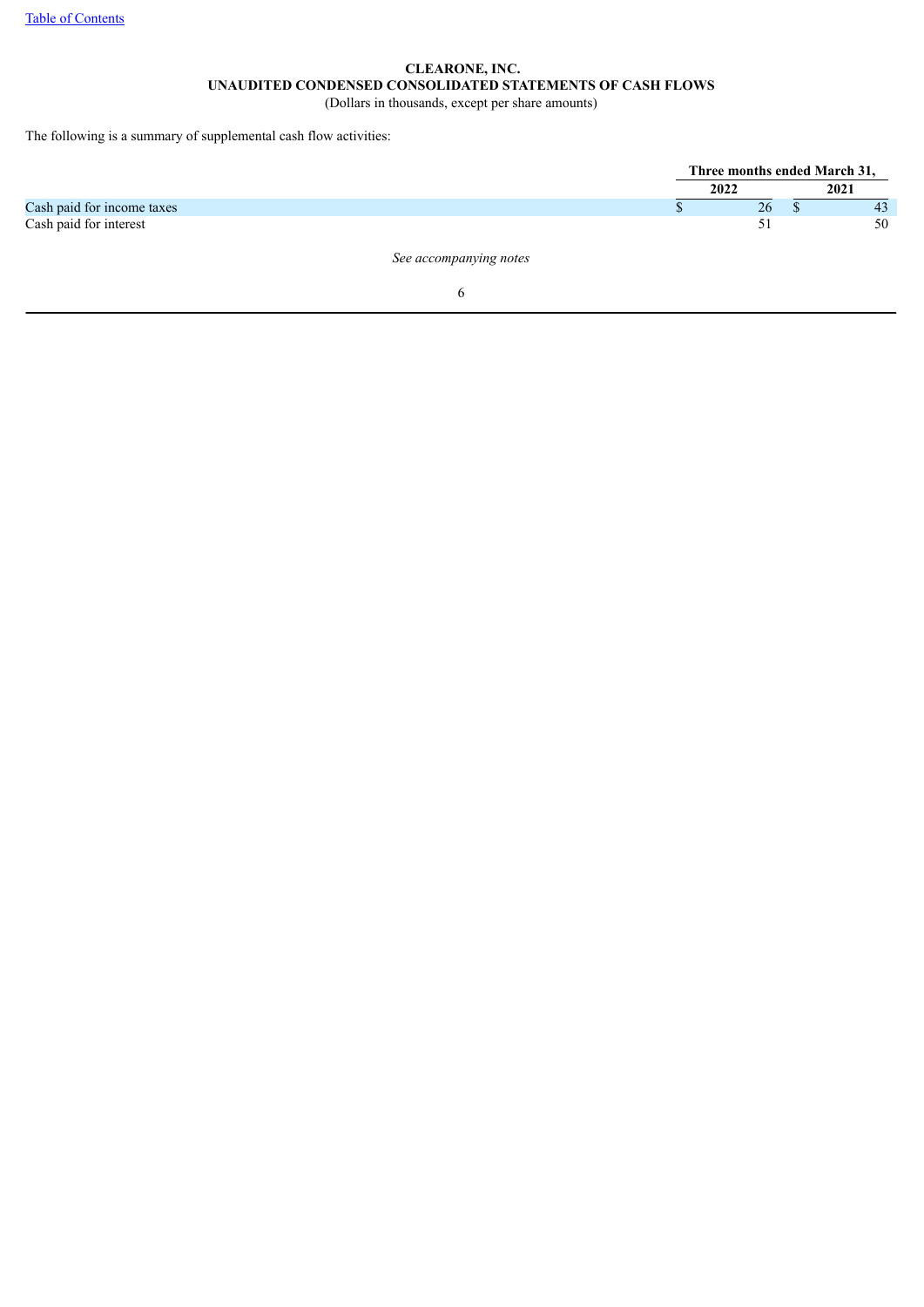# <span id="page-6-0"></span>**CLEARONE, INC. UNAUIDTED NOTES TO CONDENSED CONSOLIDATED FINANCIAL STATEMENTS**

(Unaudited - Dollars in thousands, except per share amounts)

### **1. Business Description, Basis of Presentation and Significant Accounting Policies**

### *Business Description:*

ClearOne, Inc., together with its subsidiaries (collectively, "ClearOne" or the "Company"), is a global market leader enabling conferencing, collaboration, and AV streaming solutions for voice and visual communications. The performance and simplicity of our advanced, comprehensive solutions offer unprecedented levels of functionality, reliability and scalability.

### *Basis of Presentation:*

The fiscal year for ClearOne is the twelve months ending on December 31. The condensed consolidated financial statements include the accounts of ClearOne and its subsidiaries. All significant inter-company accounts and transactions have been eliminated.

These accompanying interim unaudited condensed consolidated financial statements have been prepared by the Company pursuant to the rules and regulations of the Securities and Exchange Commission ("SEC") and are not audited. Certain information and footnote disclosures that are usually included in financial statements prepared in accordance with generally accepted accounting principles in the United States ("GAAP") have been either condensed or omitted in accordance with SEC rules and regulations. The accompanying condensed consolidated financial statements contain all adjustments, consisting of normal recurring accruals, necessary for a fair presentation of our financial position as of March 31, 2022 and December 31, 2021, the results of operations for the three months ended March 31, 2022 and 2021, and the cash flows for the three months ended March 31, 2022 and 2021. The results of operations for the three months ended March 31, 2022 and 2021 are not necessarily indicative of the results for a full-year period. These interim unaudited condensed consolidated financial statements should be read in conjunction with the financial statements included in our Annual Report on Form 10-K for the year ended December 31, 2021 filed with the SEC.

### *Significant Accounting Policies:*

The significant accounting policies were described in Note 1 to the audited consolidated financial statements included in the Company's annual report on Form 10-K for the year ended December 31, 2021. There have been no changes to these policies during the March 31, 2022 that are of significance or potential significance to the Company.

*Recent accounting pronouncements:* The Company has determined that recently issued accounting standards will not have a material impact on its consolidated financial position, results of operations or cash flows.

#### *Liquidity:*

As of March 31, 2022, our cash and cash equivalents were approximately \$1,422 compared to \$1,071 as of December 31, 2021. Our working capital was \$19,339 as of March 31, 2022. Net cash used in operating activities was \$1,043 for the three months ended March 31, 2022, an increase 1,030 from \$13 of cash used in activities in the three months ended March 31, 2022.

The Company is currently pursuing all available legal remedies to defend its strategic patents from infringement. The Company has already spent approximately \$28,345 from 2016 through March 31, 2022 towards this litigation and may be required to spend more to continue its legal defense.

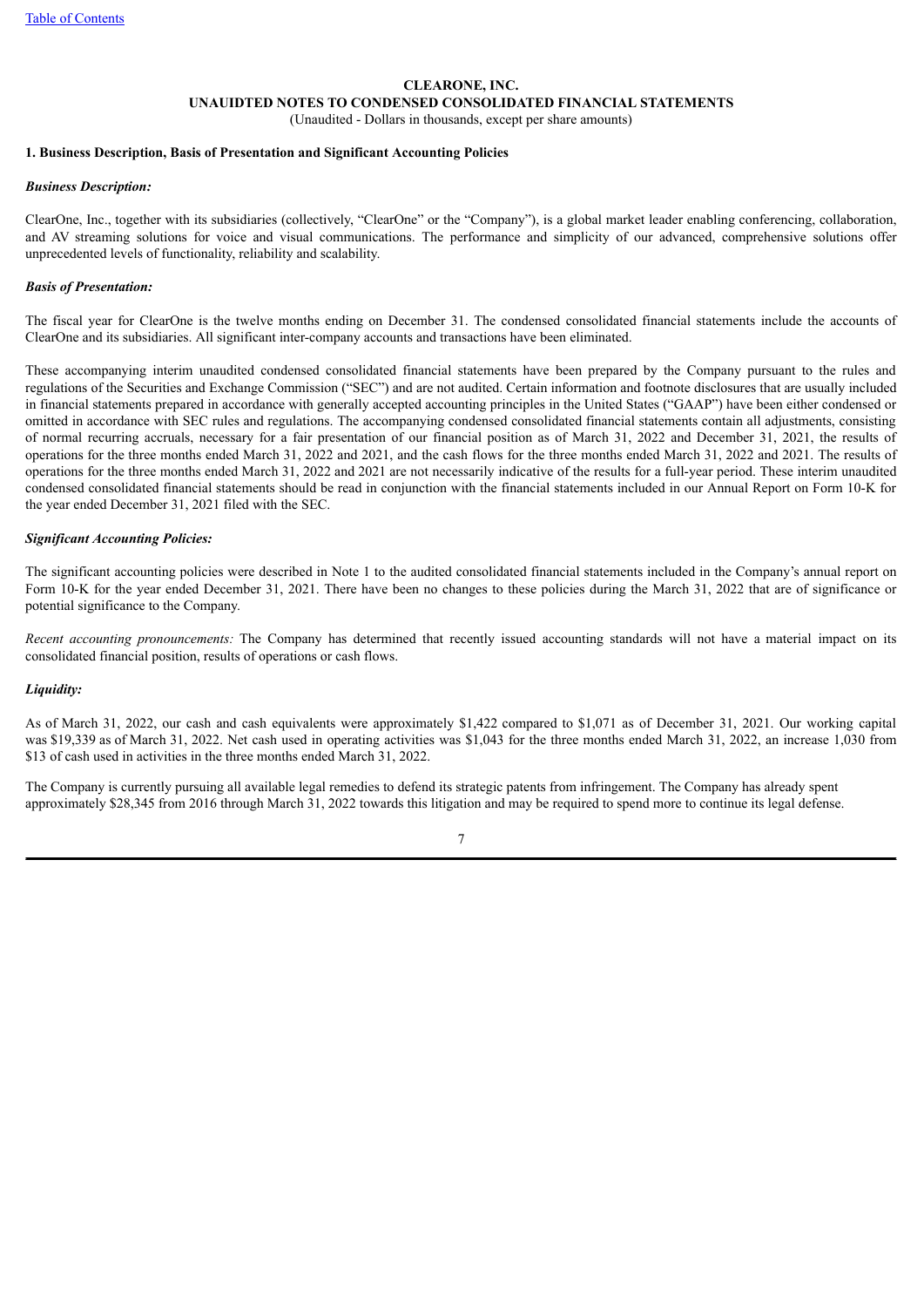(Unaudited - Dollars in thousands, except per share amounts)

The Company has been actively engaged in preserving cash by suspending our dividend program and allowing our share repurchase program to expire in 2018 and implementing company-wide cost reduction measures. The company has also raised additional capital in 2019 by issuing senior convertible notes, in 2020 by borrowing through the CARES Act Paycheck Protection Program and issuing common stock and warrants and in 2021 by issuing shortterm notes and issuing common stock and warrants. In January 2022, the Company issued \$2,000 in common stock as consideration for the cancellation and termination of the short-term notes. In addition, we have been generating additional cash as our inventory levels are brought down to historical levels.

The Company also believes that the Company's core strategies of product innovation and prudent cost management will bring the company back to profitability in the future. The Company believes, although there can be no assurance, that all of these measures and effective management of working capital will provide the liquidity needed to meet our operating needs through at least May 19, 2023. We also believe that its strong portfolio of intellectual property and its solid brand equity in the market will enable it to raise additional capital if and when needed to meet our short and long-term financing needs; however, there can be no assurance that, if needed, we will be successful in obtaining the necessary funds through equity or debt financing. If the Company needs additional capital and is unable to secure financing, it may be required to further reduce expenses, delay product development and enhancement, or revise its strategy regarding ongoing litigation.

#### **2. Revenue Information**

The following table disaggregates the Company's revenue into primary product groups:

|                    |      | Three months ended March 31, |  |       |  |  |
|--------------------|------|------------------------------|--|-------|--|--|
|                    | 2022 |                              |  | 2021  |  |  |
| Audio conferencing |      | 3,176                        |  | 2,835 |  |  |
| Microphones        |      | 2,928                        |  | 2,350 |  |  |
| Video products     |      | 1.441                        |  | 1,853 |  |  |
|                    |      | 7.545                        |  | 7,038 |  |  |

The following table disaggregates the Company's revenue into major regions:

|                                                          | Three months ended March 31, |  |       |  |
|----------------------------------------------------------|------------------------------|--|-------|--|
|                                                          | 2022                         |  | 2021  |  |
| North and South America                                  | 3,776                        |  | 3,524 |  |
| Asia Pacific (includes Middle East, India and Australia) | 2.074                        |  | 2,226 |  |
| Europe and Africa                                        | 1,695                        |  | 1,288 |  |
|                                                          | 7.545                        |  | 7.038 |  |

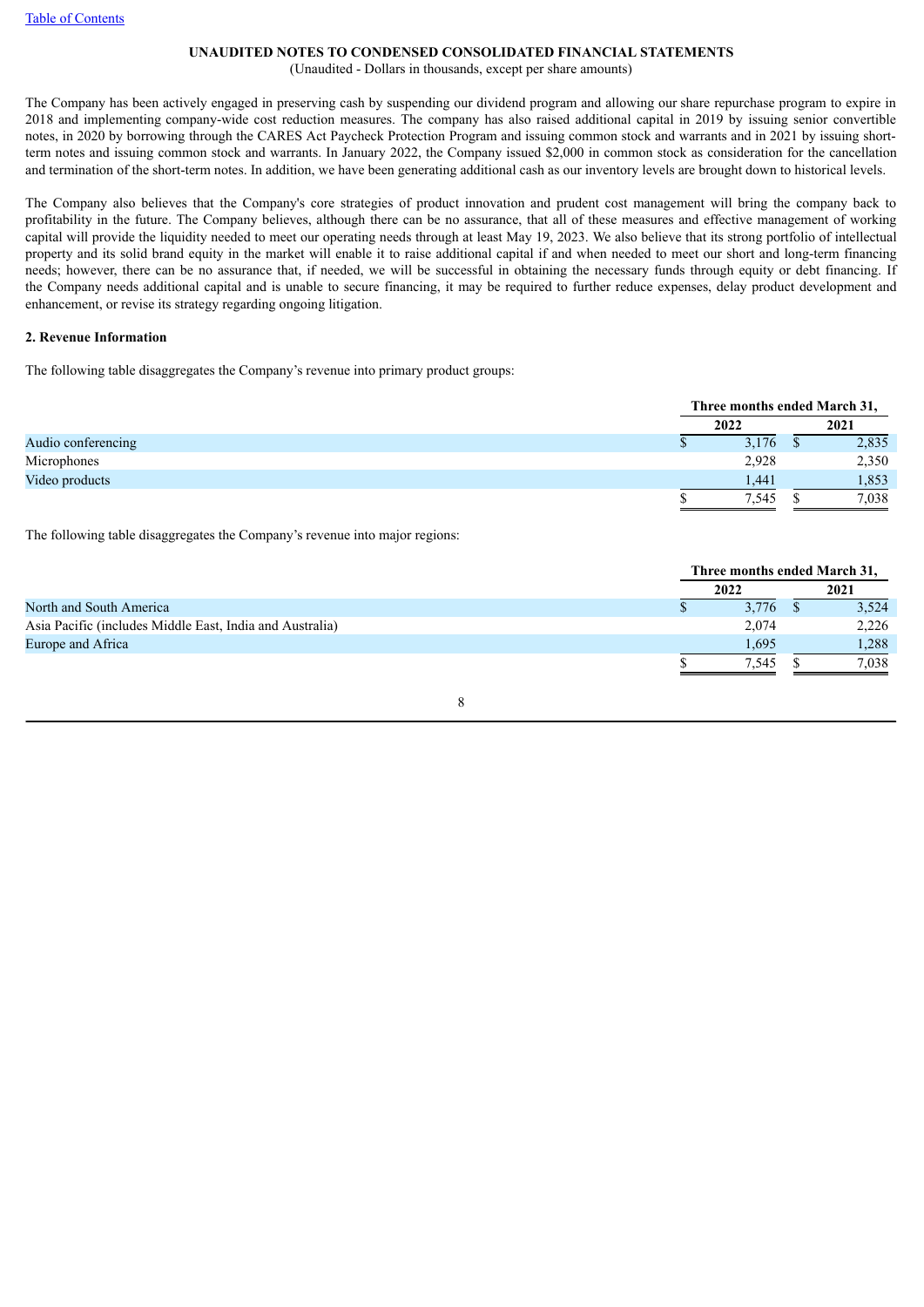(Unaudited - Dollars in thousands, except per share amounts)

#### **3. Loss Per Share**

Loss per common share is computed based on the weighted-average number of common shares outstanding and, when appropriate, dilutive potential common stock outstanding during the period. Stock options, warrants and convertible portion of senior convertible notes are considered to be potential common stock. The computation of diluted earnings (loss) per share does not assume exercise or conversion of securities that would have an anti-dilutive effect.

Basic earnings (loss) per common share is the amount of net earnings (loss) for the period available to each weighted-average share of common stock outstanding during the reporting period. Diluted earnings (loss) per common share is the amount of earnings (loss) for the period available to each weighted-average share of common stock outstanding during the reporting period and to each share of potential common stock outstanding during the period, unless inclusion of potential common stock would have an anti-dilutive effect.

The following table sets forth the computation of basic and diluted earnings (loss) per common share:

|                                                                                                                     | Three months ended March 31, |  |            |  |
|---------------------------------------------------------------------------------------------------------------------|------------------------------|--|------------|--|
|                                                                                                                     | 2022                         |  | 2021       |  |
| Numerator:                                                                                                          |                              |  |            |  |
| Net loss                                                                                                            | \$<br>$(1,967)$ \$           |  | (1,655)    |  |
| Denominator:                                                                                                        |                              |  |            |  |
| Basic weighted average shares outstanding                                                                           | 23,897,305                   |  | 18,775,773 |  |
| Dilutive common stock equivalents using treasury stock method                                                       |                              |  |            |  |
| Diluted weighted average shares outstanding                                                                         | 23,897,305                   |  | 18,775,773 |  |
| Basic loss per common share                                                                                         | \$<br>$(0.08)$ \$            |  | (0.09)     |  |
| Diluted loss per common share                                                                                       | \$<br>$(0.08)$ \$            |  | (0.09)     |  |
|                                                                                                                     |                              |  |            |  |
| Weighted average options, warrants and convertible portion of senior convertible notes outstanding                  | 7,062,673                    |  | 3,636,117  |  |
| Anti-dilutive options, warrants and convertible portion of senior convertible notes not included in the computation | 7,062,673                    |  | 3,636,117  |  |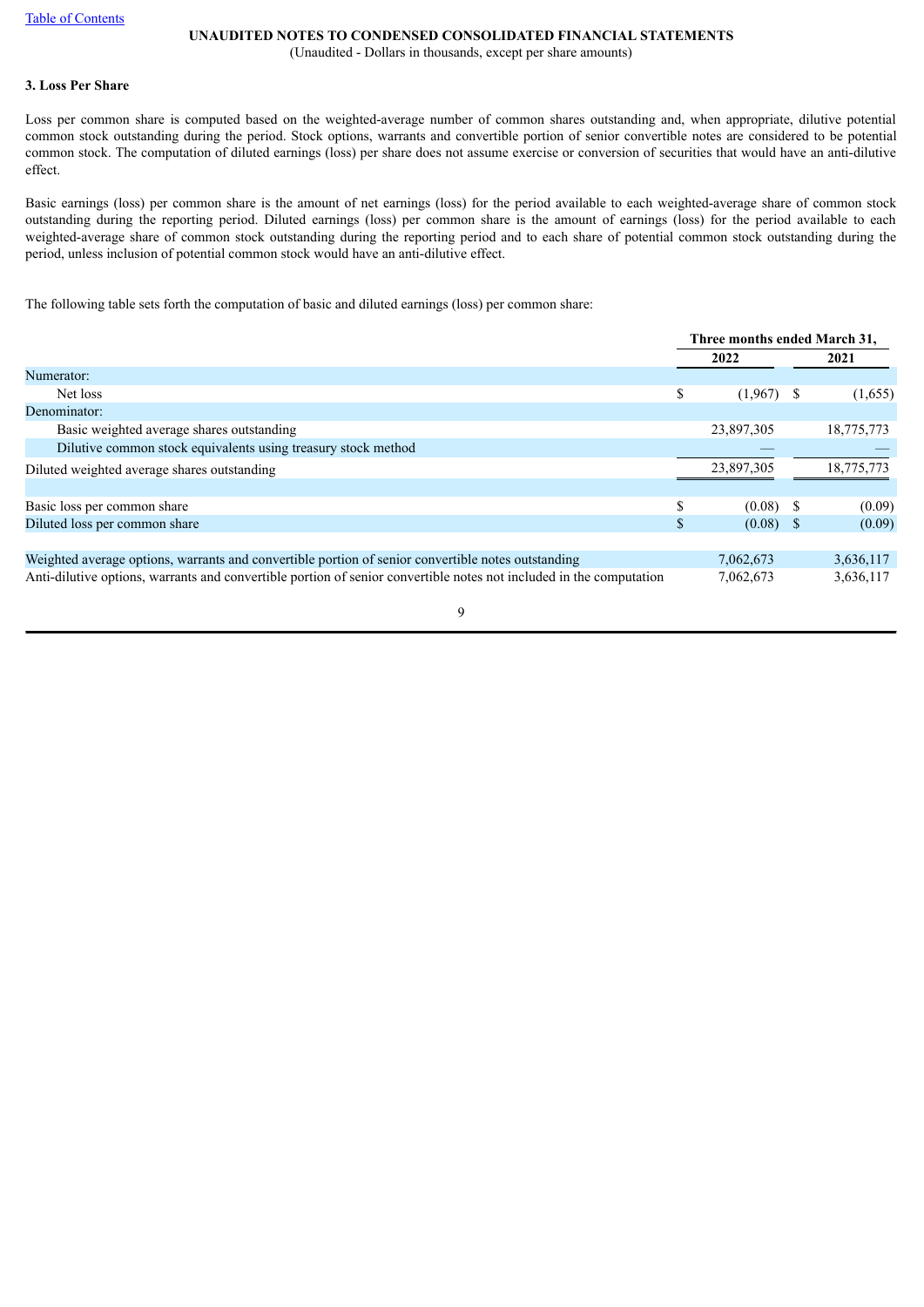(Unaudited - Dollars in thousands, except per share amounts)

### **4. Marketable Securities**

The Company has classified its marketable securities as available-for-sale securities. These securities are carried at estimated fair value with unrealized holding gains and losses included in accumulated other comprehensive loss in stockholders' equity until realized. Gains and losses on marketable security transactions are reported on the specific-identification method. Dividend and interest income are recognized when earned.

The amortized cost, gross unrealized holding gains, gross unrealized holding losses, and fair value for available-for-sale securities by major security type and class of securities as of March 31, 2022 and December 31, 2021 were as follows:

|                                     |    | Amortized<br>cost | <b>Gross</b><br>unrealized<br>holding gains |                              | <b>Gross</b><br>unrealized<br>holding losses |    | <b>Estimated fair</b><br>value |  |
|-------------------------------------|----|-------------------|---------------------------------------------|------------------------------|----------------------------------------------|----|--------------------------------|--|
| <b>March 31, 2022</b>               |    |                   |                                             |                              |                                              |    |                                |  |
| Available-for-sale securities:      |    |                   |                                             |                              |                                              |    |                                |  |
| Corporate bonds and notes           | \$ | 511               | <sup>\$</sup>                               | $\mathbb{S}$<br>$\mathbf{1}$ | (13)                                         | -S | 499                            |  |
| Municipal bonds                     |    | 454               |                                             |                              | (13)                                         |    | 441                            |  |
| Total available-for-sale securities |    | 965               |                                             | \$.                          | (26)                                         |    | 940                            |  |
|                                     |    |                   |                                             |                              |                                              |    |                                |  |
| <b>December 31, 2021</b>            |    |                   |                                             |                              |                                              |    |                                |  |
| Available-for-sale securities:      |    |                   |                                             |                              |                                              |    |                                |  |
| Corporate bonds and notes           | \$ | 1,434             | -S                                          | 8<br><sup>\$</sup>           | $(2)$ \$                                     |    | 1,440                          |  |
| Municipal bonds                     |    | 1,573             |                                             |                              | (3)                                          |    | 1,570                          |  |
| Total available-for-sale securities |    | 3,007             |                                             | 8<br>-D                      | (5)                                          |    | 3,010                          |  |

Maturities of marketable securities classified as available-for-sale securities were as follows as of March 31, 2022:

|                                       |                       | <b>Estimated fair</b> |       |     |
|---------------------------------------|-----------------------|-----------------------|-------|-----|
|                                       | <b>Amortized cost</b> |                       | value |     |
| Due within one year                   |                       | 402                   |       | 398 |
| Due after one year through five years |                       | 563                   |       | 542 |
| Due after five years                  |                       |                       |       |     |
| Total available-for-sale securities   |                       | 965                   |       | 940 |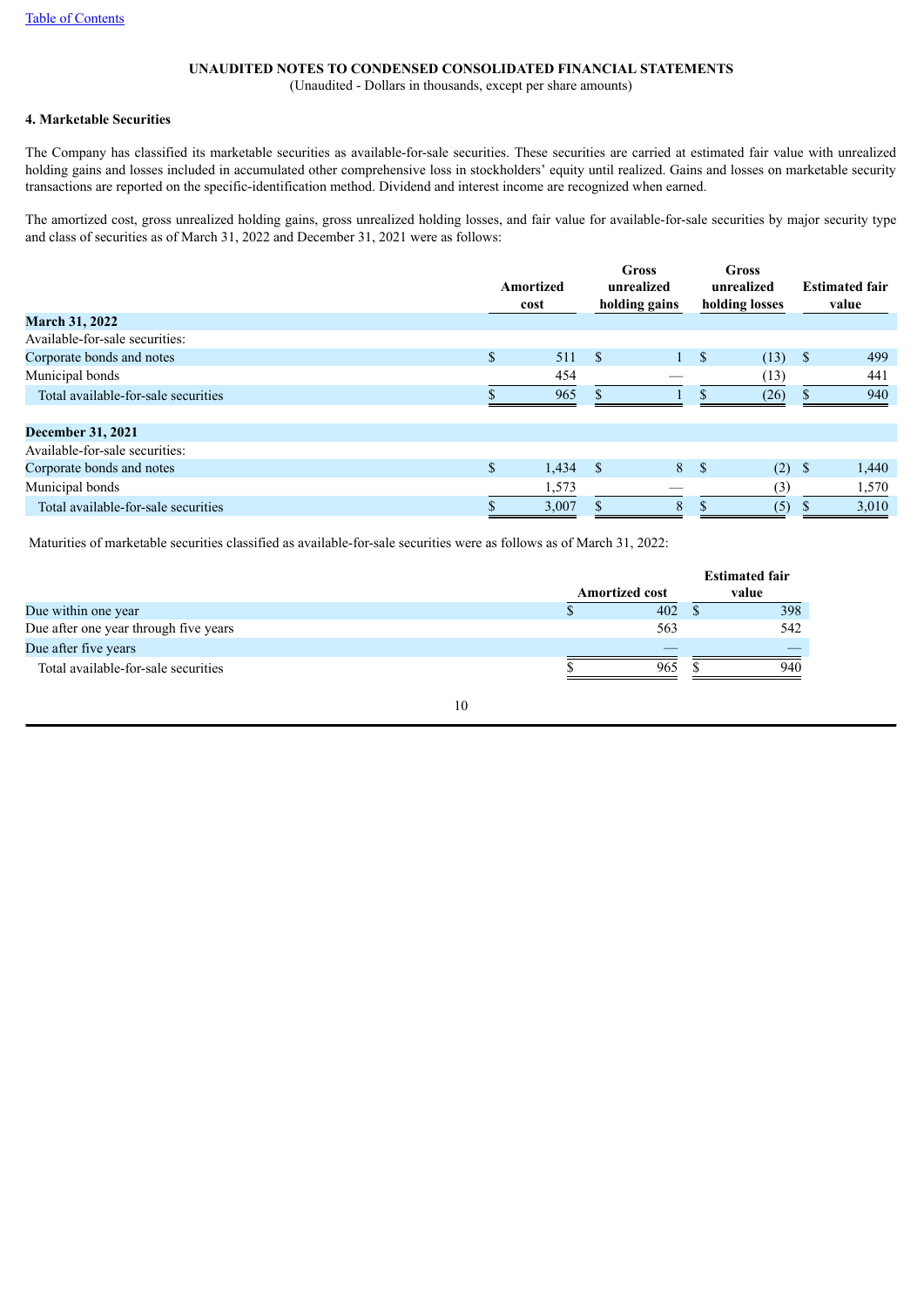(Unaudited - Dollars in thousands, except per share amounts)

Debt securities in an unrealized loss position as of March 31, 2022 were not deemed impaired at acquisition and subsequent declines in fair value are not deemed attributed to declines in credit quality. Management believes that it is more likely than not that the securities will receive a full recovery of par value, although there can be no assurance that such recovery will occur. The available-for-sale marketable securities with continuous gross unrealized loss position for less than 12 months and 12 months or greater and their related fair values were as follows:

|                             |                                | <b>Less than 12 months</b> |                                       | More than 12 months |                                |  | <b>Total</b>                                 |  |                                |  |                                       |
|-----------------------------|--------------------------------|----------------------------|---------------------------------------|---------------------|--------------------------------|--|----------------------------------------------|--|--------------------------------|--|---------------------------------------|
|                             | <b>Estimated fair</b><br>value |                            | Gross<br>unrealized<br>holding losses |                     | <b>Estimated fair</b><br>value |  | <b>Gross</b><br>unrealized<br>holding losses |  | <b>Estimated</b><br>fair value |  | Gross<br>unrealized<br>holding losses |
| <b>As of March 31, 2022</b> |                                |                            |                                       |                     |                                |  |                                              |  |                                |  |                                       |
| Corporate bonds and notes   | 254                            |                            | 8.                                    |                     | 144                            |  |                                              |  | 398                            |  | 13                                    |
| Municipal bonds             | 292                            |                            | 11                                    |                     | 150                            |  |                                              |  | 442                            |  | 13                                    |
| Total                       | 546                            |                            | 19                                    |                     | 294                            |  |                                              |  | 840                            |  | 26                                    |

Debt securities in an unrealized loss position as of March 31, 2022 were not deemed impaired at acquisition and subsequent declines in fair value are not deemed attributed to declines in credit quality. Management believes that it is more likely than not that the securities will receive a full recovery of par value, although there can be no assurance that such recovery will occur.

#### **5. Intangible Assets**

Intangible assets as of March 31, 2022 and December 31, 2021 consisted of the following:

|                                    | <b>Estimated useful</b> |                       |                   |
|------------------------------------|-------------------------|-----------------------|-------------------|
|                                    | lives (years)           | <b>March 31, 2022</b> | December 31, 2021 |
| Tradename                          | 5 to 7                  | 555                   | 555               |
| Patents and technological know-how | 10 to $20$              | 33,812                | 33,553            |
| Proprietary software               | 3 to 15                 | 2,981                 | 2,981             |
| Other                              | 3 to 5                  | 323                   | 323               |
| Total intangible assets            |                         | 37,671                | 37,412            |
| Accumulated amortization           |                         | (12,996)              | (12, 326)         |
| Total intangible assets, net       |                         | 24,675                | 25,086            |

The amortization of intangible assets for the three months ended March 31, 2022 and 2021 was as follows:

|                                   | Three months ended March 31, |      |
|-----------------------------------|------------------------------|------|
|                                   | 2022                         | 2021 |
| Amortization of intangible assets | 70)                          |      |

The estimated future amortization expense of intangible assets is as follows:

| <b>Years ending December 31,</b> | Amount     |
|----------------------------------|------------|
| 2022 (Remainder)                 | 2,030<br>Φ |
| 2023                             | 2,700      |
| 2024                             | 2,436      |
| 2025                             | 2,375      |
| 2026                             | 2,375      |
| Thereafter                       | 12,759     |
| Total                            | 24,675     |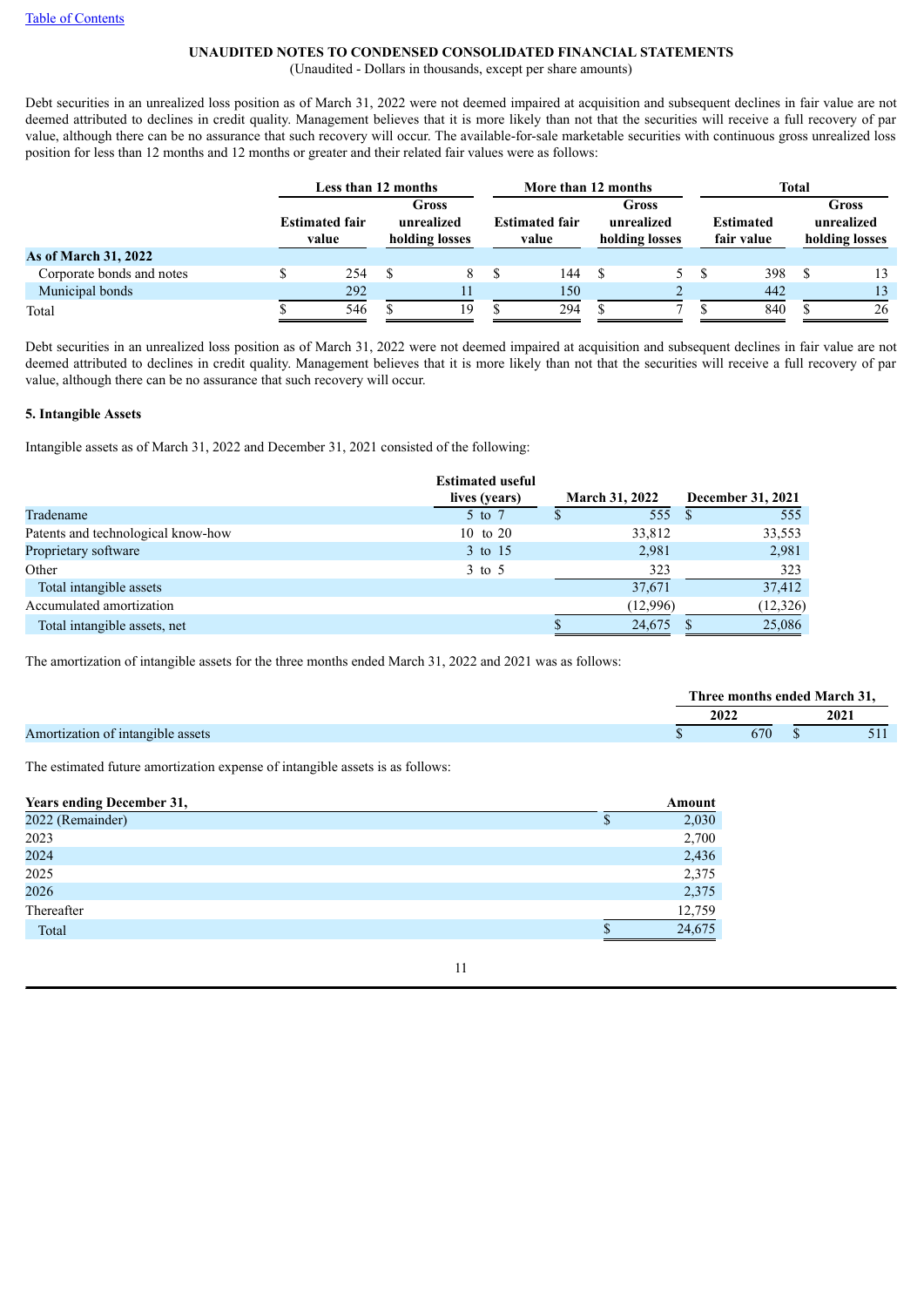(Unaudited - Dollars in thousands, except per share amounts)

#### **6. Inventories**

Inventories, net of reserves, as of March 31, 2022 and December 31, 2021 consisted of the following:

|                |   | <b>March 31, 2022</b> |      | December 31, 2021 |
|----------------|---|-----------------------|------|-------------------|
| Current:       |   |                       |      |                   |
| Raw materials  | ሖ | 3,821                 | - \$ | 4,085             |
| Finished goods |   | 6,044                 |      | 5,948             |
|                |   | 9,865                 |      | 10,033            |
|                |   |                       |      |                   |
| Long-term:     |   |                       |      |                   |
| Raw materials  |   | $1,576$ \$            |      | 1,980             |
| Finished goods |   | 1,634                 |      | 1,587             |
|                |   | 3,210                 |      | 3,567             |

Long-term inventory represents inventory held in excess of our current (next 12 months) requirements based on our recent sales and forecasted level of sales. We expect to sell the above inventory, net of reserves, at or above the stated cost and believe that no loss will be incurred on its sale, although there can be no assurance of the timing or amount of any sales.

Net loss incurred on valuation of inventory at lower of cost or market value and write-off of obsolete inventory for the three months ended March 31, 2022 and 2021 was as follows:

|                                                                                                                  | Three months ended March 31, |      |
|------------------------------------------------------------------------------------------------------------------|------------------------------|------|
|                                                                                                                  | 2022                         | 2021 |
| Net loss incurred on valuation of inventory at lower of cost or market value and write-off of obsolete inventory |                              |      |
|                                                                                                                  |                              |      |

#### **7. Leases**

Rent expense is recognized on a straight-line basis over the period of the lease taking into account future rent escalation and holiday periods.

Rent expense for the three months ended March 31, 2022 and 2021 was as follows:

|              | Three months ended March 31, |     |      |
|--------------|------------------------------|-----|------|
|              | 2022                         |     | 2021 |
| Rent expense |                              | 179 | 184  |

The Company occupies a 1,350 square-foot facility in Gainesville, Florida under the terms of an operating lease expiring in February 2023. The Gainesville facility is used primarily to support the Company's research and development activities.

The Company occupies a 21,443 square-foot facility in Salt Lake City, Utah under the terms of an operating lease expiring in March 2024, with an option to extend for additional five years. The facility supports the Company's principal administrative, sales, marketing, customer support, and research and product development activities.

The Company occupies a 950 square-foot facility in Austin, Texas under the terms of an operating lease expiring in October 2022. This facility supports the Company's sales, marketing, customer support, and research and development activities.

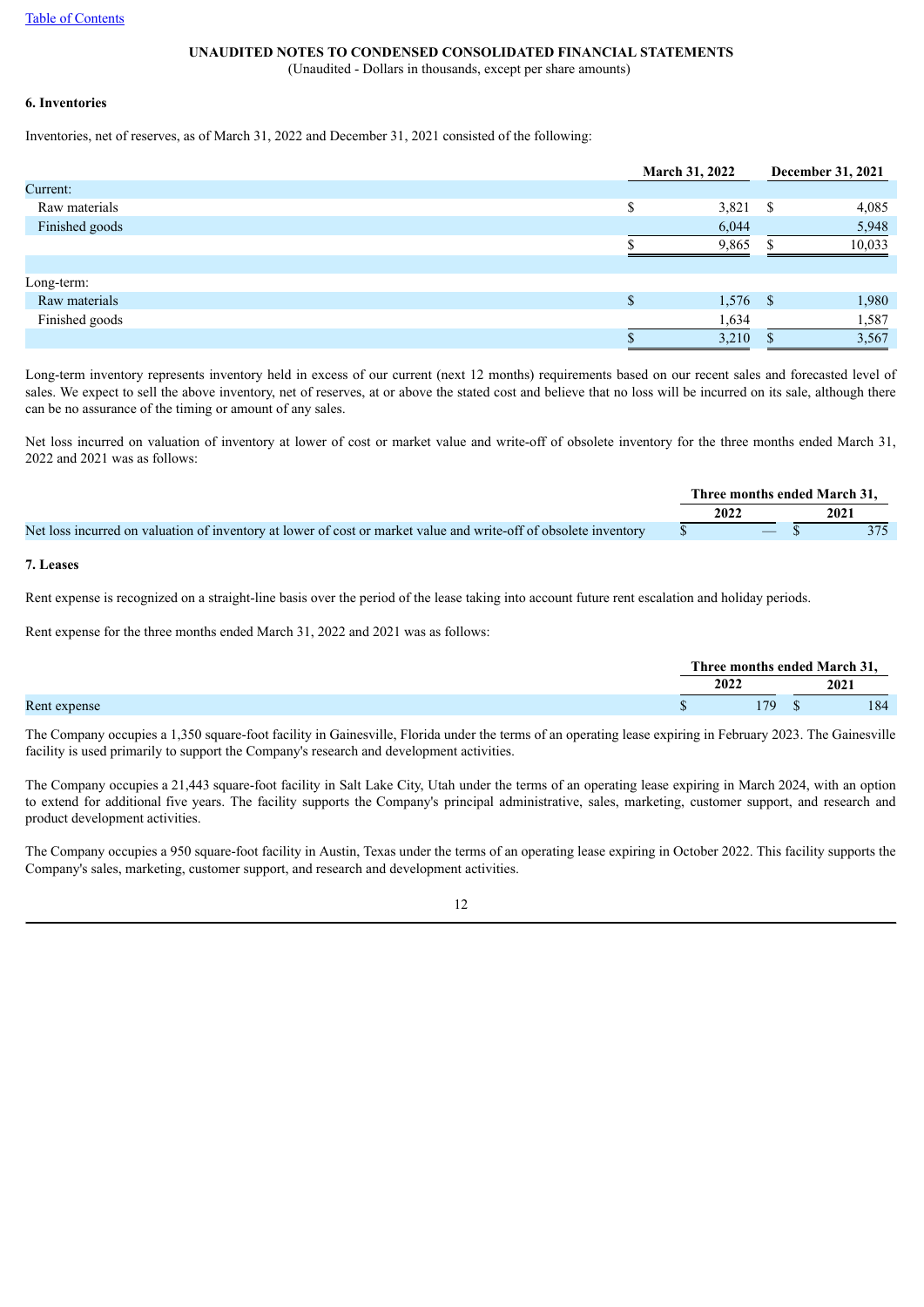(Unaudited - Dollars in thousands, except per share amounts)

The Company occupies a 6,175 square-foot facility in Chennai, India under the terms of an operating lease expiring in August 2023. This facility supports the Company's administrative, marketing, customer support, and research and product development activities.

The Company occupies a 40,000 square-foot warehouse in Salt Lake City, Utah under the terms of an operating lease expiring in April 2025, which serves as the Company's primary inventory fulfillment and repair center.

Supplemental cash flow information related to leases was as follows:

|                                                                        | Three months ended March 31, |       |
|------------------------------------------------------------------------|------------------------------|-------|
|                                                                        | 2022                         | 2021  |
| Cash paid for amounts included in the measurement of lease liabilities |                              |       |
| Operating cash flows from operating leases                             | $(183)$ \$                   | (184) |
| Right-of-use assets obtained in exchange for lease obligations:        |                              |       |
| Operating leases                                                       | $ \mathbf{x}$                |       |

Supplemental balance sheet information related to leases was as follows:

|                                                                                 | <b>March 31, 2022</b> |  | December 31, 2021 |  |
|---------------------------------------------------------------------------------|-----------------------|--|-------------------|--|
| Operating lease right-of-use assets                                             | 1.383                 |  | 1.537             |  |
|                                                                                 |                       |  |                   |  |
| Current portion of operating lease liabilities, included in accrued liabilities | 618                   |  | 623               |  |
| Operating lease liabilities, net of current portion                             | 871                   |  | 1.026             |  |
| Total operating lease liabilities                                               | 1.489                 |  | 1.649             |  |
|                                                                                 |                       |  |                   |  |
| Weighted average remaining lease term for operating leases (in years)           | 2.42                  |  | 2.64              |  |
| Weighted average discount rate for operating leases                             | 5.89%                 |  | 5.87%             |  |

The following represents maturities of operating lease liabilities as of March 31, 2022:

| <b>Years ending December 31,</b> |     |       |
|----------------------------------|-----|-------|
| 2022 (Remainder)                 | ــه | 520   |
| 2023                             |     | 671   |
| 2024                             |     | 343   |
| 2025                             |     | 69    |
| 2026                             |     |       |
| Total lease payments             |     | 1,603 |
| Less: Imputed interest           |     | (114) |
| Total                            |     | 1.489 |

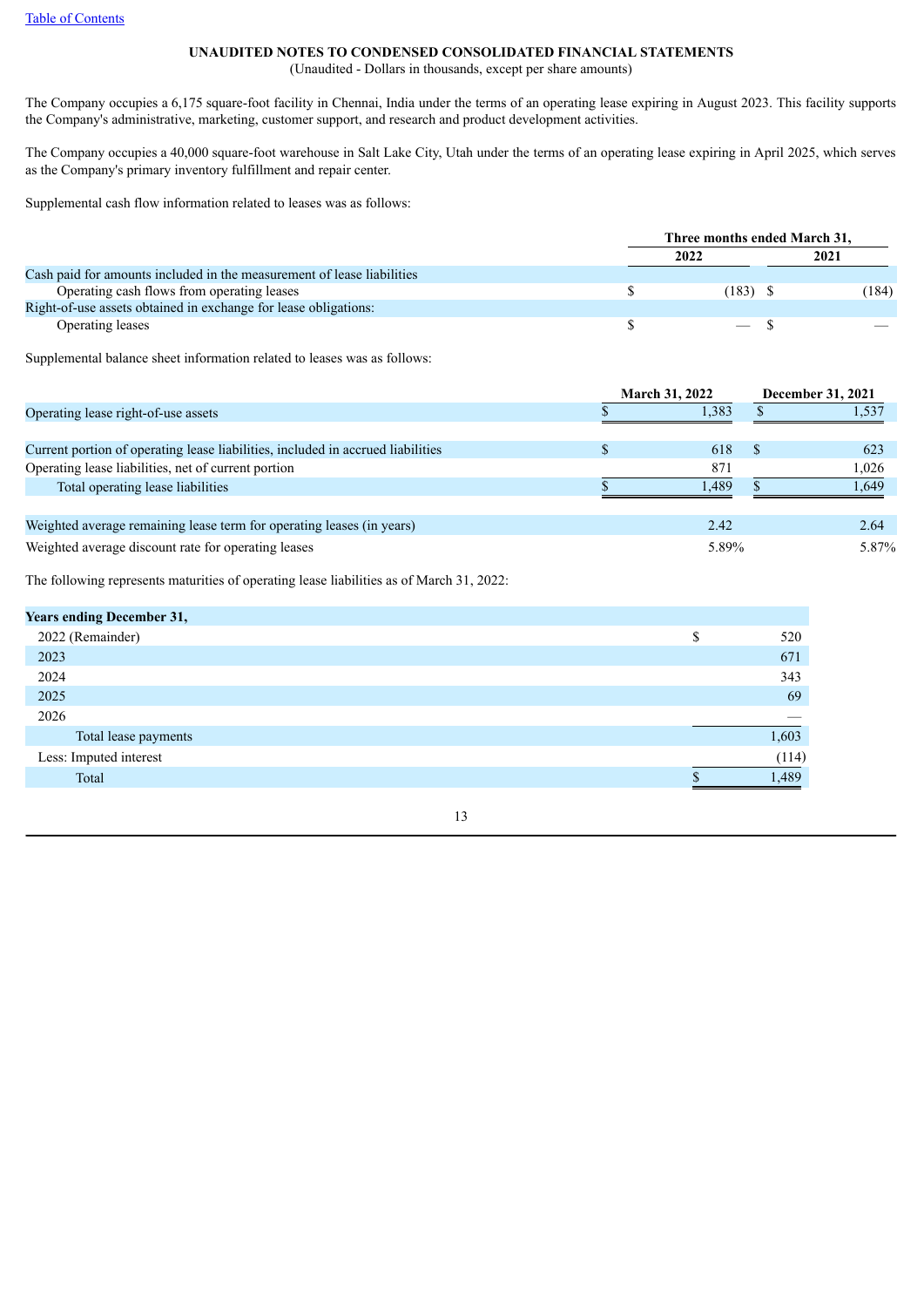(Unaudited - Dollars in thousands, except per share amounts)

#### **8. Shareholders' Equity**

|                                                              |    | Three months ended March 31, |               |           |  |
|--------------------------------------------------------------|----|------------------------------|---------------|-----------|--|
|                                                              |    | 2022                         |               | 2021      |  |
| Common stock and additional paid-in capital                  |    |                              |               |           |  |
| Balance, beginning of period                                 | \$ | 72,818                       | <sup>\$</sup> | 63,378    |  |
| Issuance of common stock and warrants, net                   |    | 2,000                        |               |           |  |
| Share-based compensation expense                             |    | 35                           |               | 31        |  |
| Proceeds from employee stock purchase plan                   |    | 2                            |               |           |  |
| Balance, end of period                                       |    | 74,855                       | S.            | 63,413    |  |
| Accumulated other comprehensive loss                         |    |                              |               |           |  |
| Balance, beginning of period                                 | \$ | (241)                        | <sup>\$</sup> | (186)     |  |
| Unrealized loss on available-for-sale securities, net of tax |    | (28)                         |               | (2)       |  |
| Foreign currency translation adjustment                      |    | (11)                         |               | (12)      |  |
| Balance, end of period                                       |    | (280)                        | \$            | (200)     |  |
| <b>Accumulated deficit</b>                                   |    |                              |               |           |  |
| Balance, beginning of period                                 | \$ | (21,072)                     | <sup>\$</sup> | (13, 378) |  |
| Net loss                                                     |    | (1,967)                      |               | (1,655)   |  |
| Balance, end of period                                       | S  | (23,039)                     | $\mathbb{S}$  | (15, 033) |  |
| Total shareholders' equity                                   | \$ | 51,536                       | \$            | 48,180    |  |

#### *Issue of Common Stock and Warrants*

On September 13, 2020, the Company entered into a securities purchase agreement with certain purchasers named therein, pursuant to which the Company issued and sold in a registered direct offering 2,116,050 shares of the Company's common stock, par value \$0.001 per share at an offering price of \$2.4925 per share. The Company received gross proceeds of approximately \$5,275 and net proceeds \$4,764 after deducting placement agent fees and related offering expenses. In a concurring private placement, the Company also issued to the same purchasers warrants exercisable for an aggregate of 1,058,025 shares of common stock at an exercise price of \$2.43 per share. Each warrant became immediately exercisable and will expire five years from the issuance date.

On September 12, 2021, the Company entered into a securities purchase agreement with certain purchasers named therein, pursuant to which the Company issued 3,623,189 shares of the Company's common stock, par value \$0.001 per share at an offering price of \$2.76 per share. The Company received gross proceeds of approximately \$10,000 and net proceeds of \$9,288 after deducting placement agent fees and related offering expenses. In a concurring private placement the Company also issued to the same purchasers warrants exercisable for an aggregate of 3,623,189 shares of common stock at an exercise price of \$2.76 per share. Each warrant became immediately exercisable and will expire on March 15, 2027.

On January 4, 2022, the Company entered into a Securities Purchase Agreement with Edward D. Bagley, an affiliate of the Company, pursuant to which the Company agreed to issue and sell, in a private placement 1,538,461 shares (the "Shares") of the Company's common stock, par value \$0.001 per share, at a purchase price of \$1.30 per share of Common Stock. The consideration for the Shares is the cancellation and termination of Mr.Bagley's outstanding bridge loan to the Company in the principal amount of \$2,000,000 originally issued on July 2, 2021 and amended and restated on September 11, 2021. Mr. Bagley is an affiliate of the Company and the Company's single largest stockholder.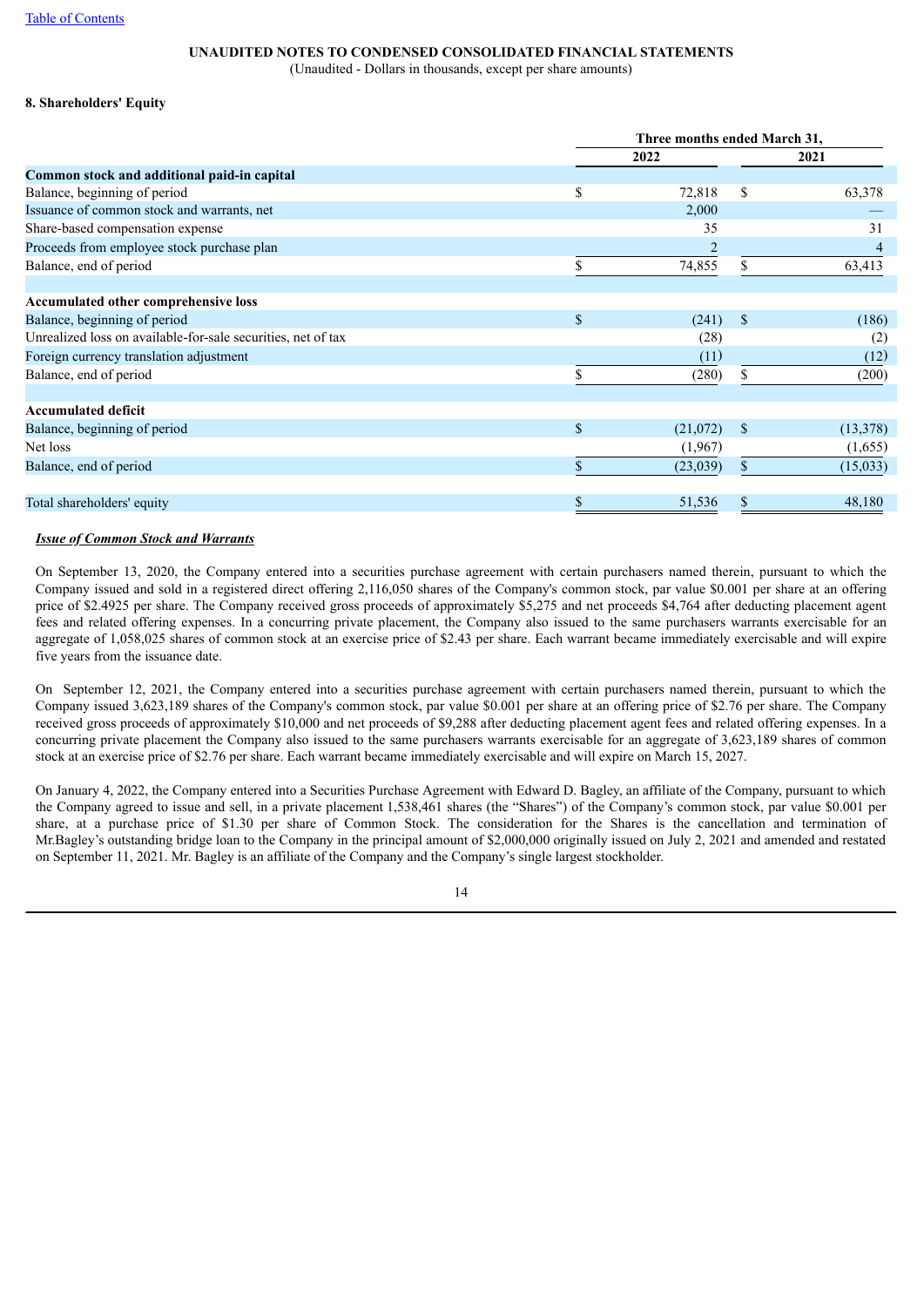(Unaudited - Dollars in thousands, except per share amounts)

#### **9. Debt**

#### *Senior Convertible Notes and Warrants*

On December 17, 2019, the Company completed the issuance and sale of \$3,000 aggregate principal amount of secured convertible notes of the Company (the "Notes") and warrants (the "Warrants") to purchase 340,909 shares of common stock, par value \$0.001 per share of the Company (the "Common Stock"), in a private placement transaction. The Notes and Warrants were issued and sold to Edward D. Bagley, an affiliate of the Company, on the terms and conditions of a Note Purchase Agreement dated December 8, 2019 between the Company, certain subsidiary guarantors of the Company, and Mr. Bagley. Mr. Bagley was the beneficial owner of approximately 46.6% of the Company's issued and outstanding shares of Common Stock at the time that the Notes and Warrants were issued to him.

The Notes will mature on December 17, 2023 (the "Maturity Date") and will accrue interest at a variable rate adjusted on a quarterly basis and equal to two and one-half percent  $(2.5%)$  over the greater of (x) five and one-quarter percent  $(5.25%)$  and (y) the Prime Rate as published in the Wall Street Journal (New York edition) as of the beginning of such calendar quarter. The Notes may be converted into shares of the Company's Common Stock at any time at the election of Mr. Bagley at an initial conversion price of \$2.11 per share (the "Conversion Price"), or 120% of the closing price of the Common Stock on December 6, 2019 as reported on the Nasdaq Capital Market. Also, the Company can cause a mandatory conversion of the Notes if the volume weighted average closing price of the Common Stock over 90 consecutive trading days exceeds 200% of the Conversion Price. In addition, the Notes may be redeemed by the Company for cash at any time after December 17, 2020 upon payment of the outstanding principal balance of the Notes and any unpaid and accrued interest. The Company also is required to redeem the Notes upon the occurrence of a change in control of the Company.

The Warrants have an initial exercise price equal to \$1.76, the closing price of the Common Stock on December 6, 2019 as reported on the Nasdaq Capital Market, and are exercisable until December 17, 2026. The Warrants must be exercised for cash, unless at the time of exercise there is not a then effective registration statement for the resale of the shares of Common Stock issuable upon exercise of the Warrants, in which case the Warrants may be exercised via a cashless exercise feature that provides for net settlement of the shares of Common Stock issuable upon exercise.

Concurrent with the issuance of the Notes and Warrants pursuant to the Note Purchase Agreement, the Company, the Guarantors and Mr. Bagley entered into a Guaranty and Collateral Agreement (the "Collateral Agreement") pursuant to which the Company and the Guarantors granted Mr. Bagley a first priority lien interest in all of the Company's assets as security for the Company's performance of its obligations under the Notes and Warrants.

The net proceeds after original issue discount and issuance costs of \$346 were approximately \$2,654. The Company expects to use the proceeds from the sale of the Notes and Warrants for general corporate purposes and working capital.

In accounting for the issuance of the Notes, the Company separated Notes and Warrants into liability and equity components. The carrying amount of Warrants, being an equity component, was first calculated using Black-Scholes method with the following assumptions:

| Risk-free interest rate           | 1.82%    |
|-----------------------------------|----------|
| Expected life of warrants (years) |          |
| Expected price volatility         | $49.4\%$ |
| Expected dividend yield           | $0\%$    |

The carrying amount of the Notes was then determined by deducting the fair value of the Warrants from the principal amount of the Notes. The carrying amount of the Notes was further separated into equity and liability components after separating the value of the conversion feature into an equity component and leaving the remaining value as liability. The equity component is not remeasured while the Notes and Warrants continue to meet the conditions for equity classification for equity components.

The original issue discount and issuance costs are netted against the liability. The following table represents the carrying value of Notes and Warrants:

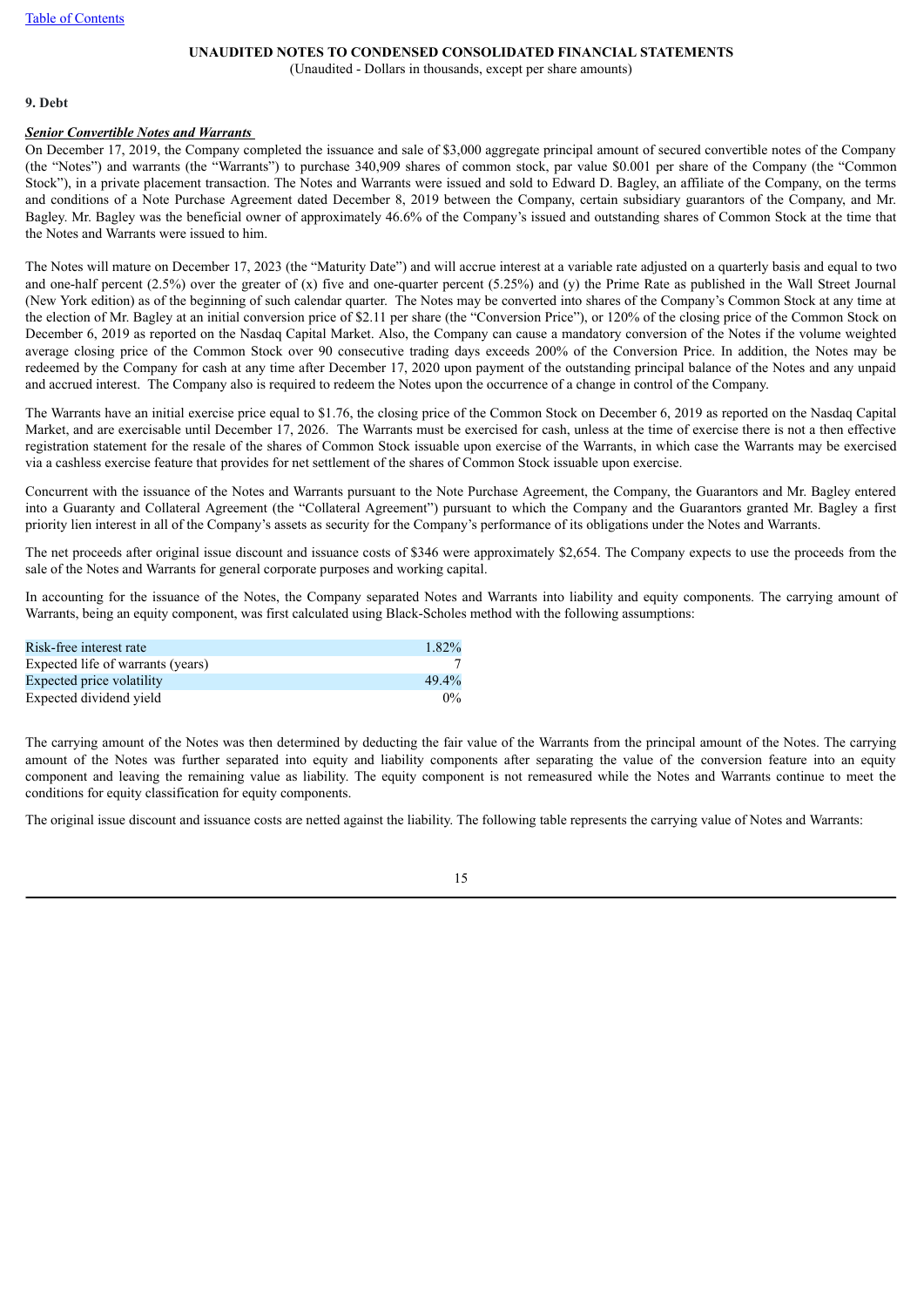#### **UNAUDITED NOTES TO CONSOLIDATED FINANCIAL STATEMENTS (Dollars in thousands, except share and per share amounts)**

|                                                                        | <b>March 31, 2022</b> | December 31, 2021 |
|------------------------------------------------------------------------|-----------------------|-------------------|
| Liability component:                                                   |                       |                   |
| Principal<br>ς                                                         | 2.460                 | 2,640             |
| Less: debt discount and issuance costs, net of amortization            | (450)                 | (385)             |
| Net carrying amount                                                    | 2.010                 | 2,255             |
| Equity component <sup>(1)</sup> :                                      |                       |                   |
| Warrants                                                               | 318                   | 318               |
| Conversion feature                                                     | 122                   | 122               |
| Net carrying amount                                                    | 440                   | 440               |
|                                                                        |                       |                   |
| Current portion of liability component included under short-term debt  | 765                   | 720               |
| Long-term portion of liability component included under long-term debt | 1,695                 | 1,920             |
| Liability component total                                              | 2,460                 | 2,640             |
|                                                                        |                       |                   |

(1) Recorded on the condensed consolidated balance sheets as additional paid-in capital.

Debt discount and issuance costs are amortized over the life of the note to interest expense using the effective interest method. During the three months ended March 31, 2022 and March 31, 2021 amortization of debt discount and issuance costs was \$49 and \$49, respectively. The following table represents schedule of maturities of principal amount contained in the Notes as of March 31, 2022:

| Year ending December 31, | <b>Principal Amount Maturing</b> |       |
|--------------------------|----------------------------------|-------|
| 2022 (Remainder)         |                                  | 540   |
| 2023                     |                                  | 1.920 |
| 2024                     |                                  |       |
| 2025                     |                                  |       |
| Total principal amount   |                                  | 2.460 |

#### *Short-term Bridge Loan*

On July 2, 2021, the Company obtained a bridge loan in the principal amount of \$2,000 from Edward D. Bagley (the "Bridge Loan"), an affiliate of the Company. The Bridge Loan is evidenced by a promissory note dated July 2, 2021 (the "Note") issued by the Company to Mr. Bagley. The Note bears interests at a rate of 8.0% per annum, matures on the earlier to occur of (i) October 1, 2021 or (ii) within two business days of the Company's receipt of its expected U.S. federal income tax refund, and contains other customary covenants and events of default. On September 11, 2021, the Company amended and restated the terms of the Bridge Loan to extend the latest maturity date from October 1, 2021 to January 3, 2022. All other terms and conditions of the Bridge Loan remained the same. This Bridge Loan of \$2,000 is included under short-term debt. On January 4, 2022, the Company entered into a Securities Purchase Agreement with Edward D. Bagley, pursuant to which the Company agreed to issue and sell, in a private placement 1,538,461 shares (the "Shares") of the Company's common stock, par value \$0.001 per share, at a purchase price of \$1.30 per share of Common Stock. The consideration for the Shares is the cancellation and termination of Mr. Bagley's outstanding bridge loan to the Company in the principal amount of \$2,000,000 originally issued on July 2, 2021 and amended and restated on September 11, 2021. Mr. Bagley is an affiliate of the Company and the Company's single largest stockholder.

#### *Paycheck Protection Program Loan*

On April 18, 2020, the Company, entered into a loan agreement with U.S. Bank National Association Bank, which provided for a loan in the principal amount of \$1,499 ("PPP Loan") pursuant to the Paycheck Protection Program under Division A, Title I of the CARES Act, which was enacted March 27, 2020. The PPP Loan has a two-year term and bears interest at a rate of 1.0% per annum. Monthly principal and interest payments are deferred for approximately sixteen months after the date of disbursement.

The PPP Loan may be prepaid at any time prior to maturity with no prepayment penalties. The PPP Loan contains events of default and other provisions customary for a loan of this type. The Paycheck Protection Program provides that the Loans may be partially or wholly forgiven if the funds are used for certain qualifying expenses as described in the CARES Act. The Company intends to use the entire PPP Loan amount for qualifying expenses and to apply for forgiveness of the PPP Loan in accordance with the terms of the CARES Act.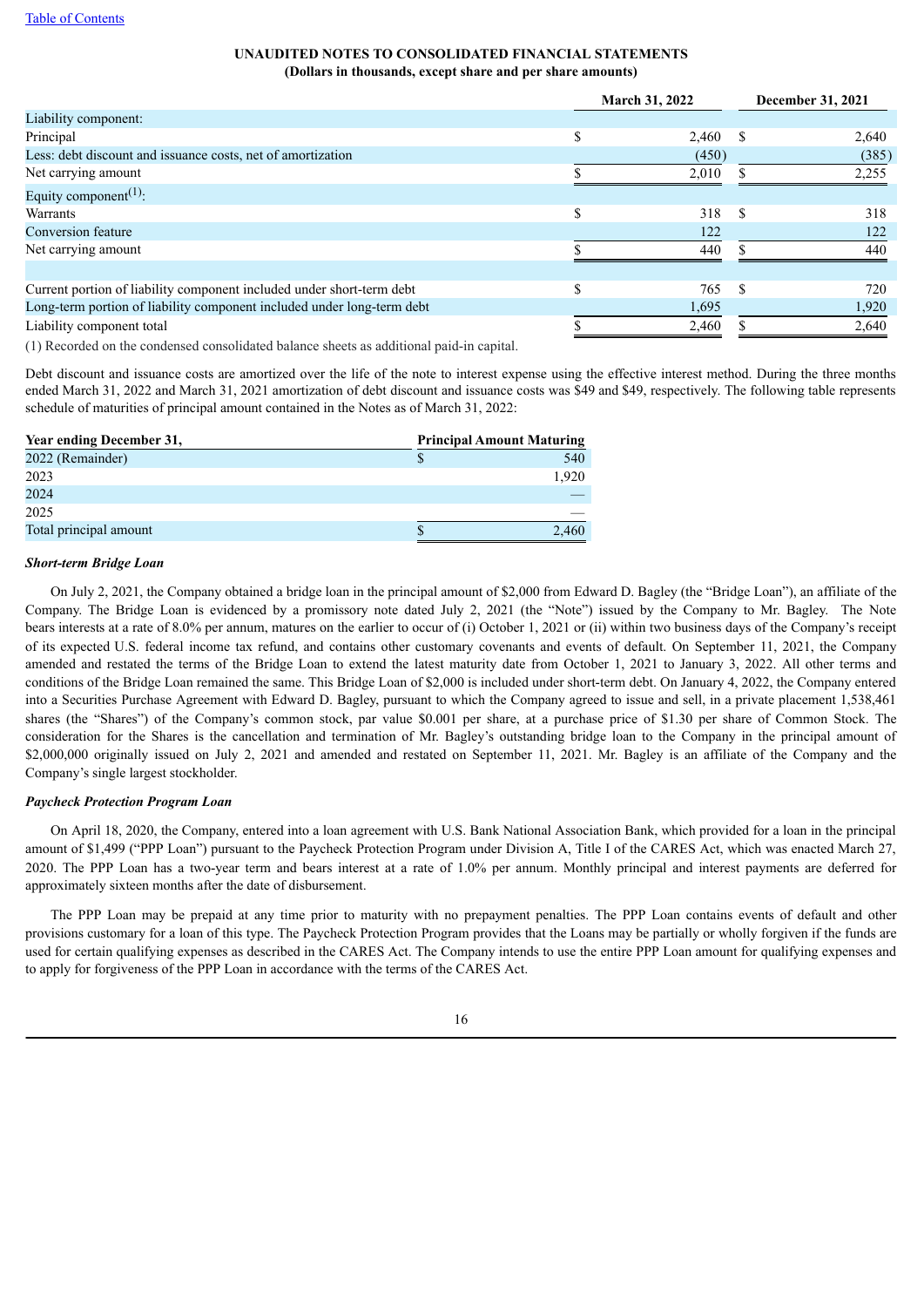### **UNAUDITED NOTES TO CONSOLIDATED FINANCIAL STATEMENTS (Dollars in thousands, except share and per share amounts)**

As further discussed in Note 11 - Subsequent Events, the PPP Loan and the interest associated with the loan have been forgiven by United States Small Business Administration ("SBA") effective April 29, 2022.

|                                                                 | <b>March 31, 2022</b> | <b>December 31, 2021</b> |
|-----------------------------------------------------------------|-----------------------|--------------------------|
| Current portion of the PPP Loan included under short-term debt  |                       | 761                      |
| Long-term portion of the PPP Loan included under long-term debt |                       |                          |
| Liability component total                                       |                       | 761                      |

#### **10. Fair Value Measurements**

The fair value of the Company's financial instruments reflects the amounts that the Company estimates it will receive in connection with the sale of an asset or pay in connection with the transfer of a liability in an orderly transaction between market participants at the measurement date (exit price). The fair value hierarchy prioritizes the use of inputs used in valuation techniques into the following three levels:

Level 1 - Quoted prices in active markets for identical assets and liabilities.

Level 2 - Observable inputs other than quoted prices in active markets for identical assets and liabilities; quoted prices in markets that are not active; or other inputs that are observable or can be corroborated by observable market data for substantially the full term of the assets or liabilities. This category generally includes U.S. Government and agency securities; municipal securities; mutual funds and securities sold and not yet settled.

#### Level 3 - Unobservable inputs.

The Company's financial instruments are valued using observable inputs. The following table sets forth the fair value of the financial instruments remeasured by the Company as of March 31, 2022 and December 31, 2021:

|                           | Level 1                  | <b>Level 2</b> | Level 3 | <b>Total</b> |
|---------------------------|--------------------------|----------------|---------|--------------|
| <b>March 31, 2022</b>     |                          |                |         |              |
| Corporate bonds and notes | $\overline{\phantom{0}}$ | 499            |         | 499          |
| Municipal bonds           |                          | 441            |         | 441          |
| Total                     |                          | 940            | __      | 940          |
| <b>December 31, 2021</b>  |                          |                |         |              |
| Corporate bonds and notes |                          | 1,440          |         | 1,440        |
| Municipal bonds           |                          | 1,570          |         | 1,570        |
| Total                     |                          | 3.010          | _       | 3,010        |

#### **11. Income Taxes**

The current year loss did not result in income tax benefit due to recording a full valuation allowance against expected benefits. The valuation allowance was recorded as we concluded that it was more likely than not that our deferred tax assets were not realizable primarily due to the Company's recent pre-tax losses. Provision for income taxes for the three months ended March 31, 2022 represents income tax expense recorded for jurisdictions outside the United **States**.

The Company had approximately \$895 of uncertain tax positions as of March 31, 2022. Due to the inherent uncertainty of the underlying tax positions, it is not possible to forecast the payment of this liability for any particular year.

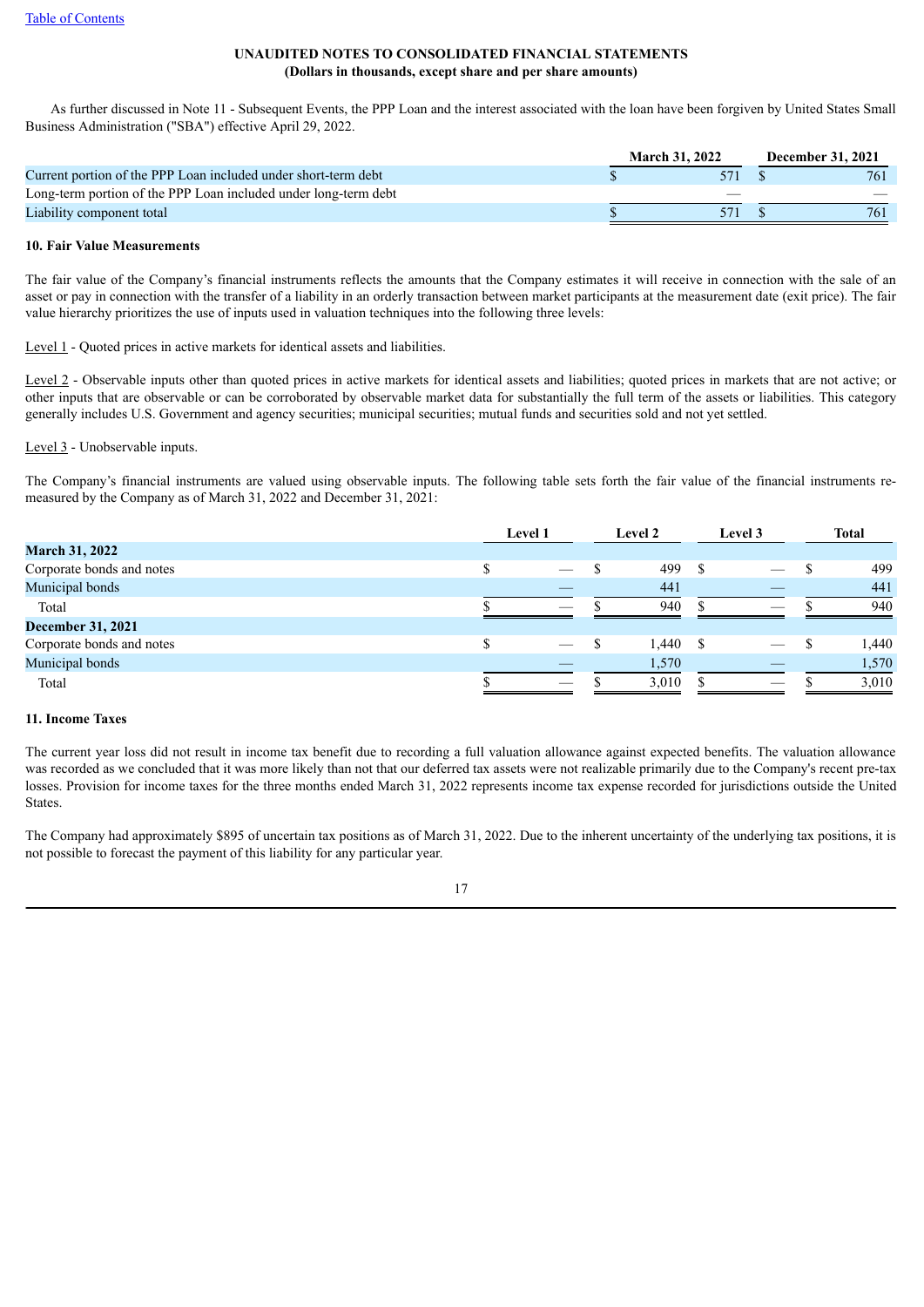#### **12. Subsequent events**

The Company's Paycheck Protection Program Loan ("PPP Loan") under the CARES Act was forgiven by Small Business Administration effective April 29, 2022. With this forgiveness, the Company is not required to repay the principal amount of \$1,499 and the interest of \$31. The Company expects to receive \$953 back that it had already paid towards principal and interest payments toward the PPP Loan. The Company will treat the forgiveness as extinguishment of debt in the quarter ended June 30, 2022 and will report the entire principal amount forgiven of \$1,499 along with interest already accounted for of \$27 as a gain on extinguishment of debt.

### **13. Commitments**

We have manufacturing agreements with electronics manufacturing service ("EMS") providers related to the outsourced manufacturing of our products. Certain manufacturing agreements establish annual volume commitments. We are also obligated to repurchase the Company-forecasted but unused materials. The Company has non-cancellable, non-returnable, and long-lead time commitments with its EMS providers and certain suppliers for inventory components that will be used in production. The Company's purchase commitments under such agreements are approximately \$4,850 as of March 31, 2022.

| I                 |
|-------------------|
| I                 |
| I<br>×<br>×<br>۰, |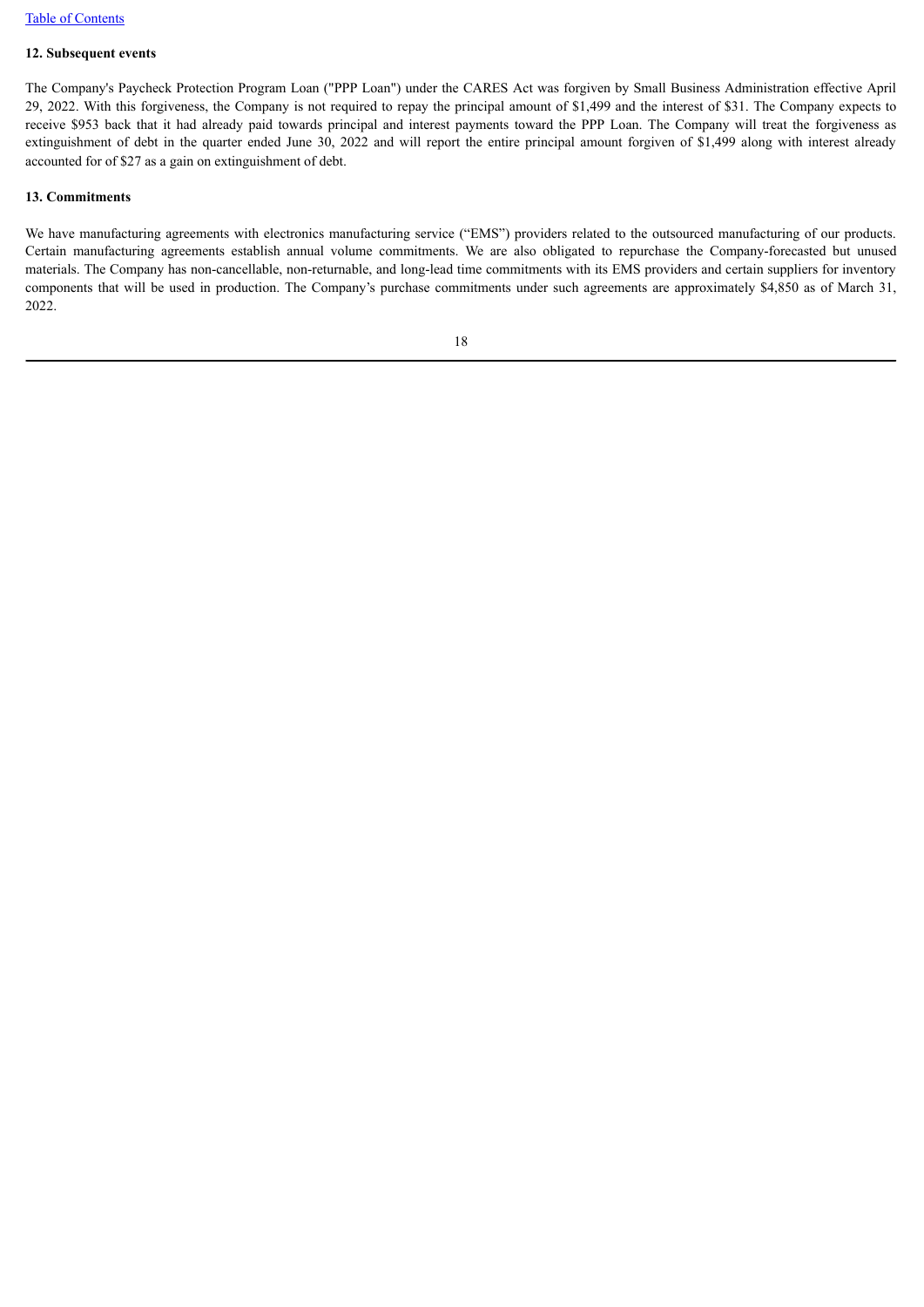#### <span id="page-18-0"></span>**Item 2. MANAGEMENT'S DISCUSSION AND ANALYSIS OF FINANCIAL CONDITION AND RESULTS OF OPERATIONS**

This report on Form 10-Q includes "forward-looking statements" within the meaning of Section 27A of the Securities Act of 1933, as amended, and Section 21E of the Securities Exchange Act of 1934, as amended (the "Exchange Act"). All statements in this report, other than statements of historical fact, are forward-looking statements for purposes of these provisions, including any projections of earnings, revenues or other financial items, any statements of the plans and objectives of management for future operations, any statements concerning proposed new products or services, any statements regarding future economic conditions or performance, and any statements of assumptions underlying any of the foregoing. All forward-looking statements included in this report are made as of the date hereof and are based on information available to us as of such date. We assume no obligation to update any forward-looking statement. In some cases, forward-looking statements can be identified by the use of terminology such as "may," "will," "expects," "plans," "anticipates," "intends," "believes," "estimates," "potential," or "continue," or the negative thereof or other comparable terminology. Although we believe that the expectations reflected in the forward-looking statements contained herein are based upon reasonable assumptions at the time made, there can be no assurance that any such expectations or any forward-looking statement will prove to be correct. Our actual results will vary, and may vary materially, from those projected or assumed in the forward-looking statements. Future financial condition and results of operations, as well as any forwardlooking statements, are subject to inherent risks and uncertainties, many of which we cannot predict with accuracy and some of which we might not anticipate, including, without limitation, product recalls and product liability claims; infringement of our technology or assertion that our technology infringes the rights of other parties; termination of supplier relationships, or failure of suppliers to perform; inability to successfully manage growth; delays in obtaining regulatory approvals or the failure to maintain such approvals; concentration of our revenue among a few customers, products or procedures; development of new products and technology that could render our products obsolete; market acceptance of new products; introduction of products in a timely fashion; price and product competition, availability of labor and materials, cost increases, and fluctuations in and obsolescence of inventory; volatility of the market price of our common stock; foreign currency fluctuations; changes in key personnel; work stoppage or transportation risks; integration of business acquisitions; and other factors referred to in our reports filed with the SEC, including our Annual Report on Form 10-K for the year ended December 31, 2021. All subsequent forward-looking statements attributable to us or persons acting on our behalf are expressly qualified in their entirety by these cautionary statements. Additional factors that may have a direct bearing on our operating results are discussed in *Part II, Item 1A "Risk Factors" in this Quarterly Report on Form 10-Q and in* Part I, Item 1A "Risk Factors" in our Annual Report on Form 10-K for the year ended December 31, 2021.

#### **BUSINESS OVERVIEW**

ClearOne is a global Company that designs, develops and sells conferencing, collaboration, and AV networking solutions for voice and visual communications. The performance and simplicity of our advanced, comprehensive solutions offer a high level of functionality, reliability and scalability. We derive a major portion of our revenue from audio conferencing products and microphones by promoting our products in the professional audio-visual channel. We have extended our total addressable market from the installed audio conferencing market to adjacent complementary markets – microphones, video collaboration and AV networking. We have achieved this through strategic technological acquisitions as well as by internal product development.

In early January 2022, we introduced DIALOG® 10 USB, the industry's only pro-quality, single-channel wireless USB microphone system offering professional-quality audio with USB connectivity for webcasting and cloud-based collaboration. In March 2022, this new USB wireless mic system won the 2022 NSCA Excellence in Product Innovation Award. One of only seven winners in this prestigious award program, the DIALOG® 10 USB is the industry's only pro-quality single-channel wireless microphone system with USB connectivity for webcasting and cloud-based collaboration such as Microsoft Teams, Zoom, WebEx, and GotoMeeting.

During January, at the Las Vegas Customer Electronics Show, CES 2022, the world's most influential annual tech event, our home office Aura™ Xceed™ BMA was singled out for exceptional innovation with a CES Picks Award, presented by Residential Systems magazine.

In early February 2022, our Versa Lite CT, a USB audio-enabled Beamforming Ceiling Tile Microphone that brings cost-effective and superb professional conferencing audio to small- and mid-sized spaces received Google Meet certification. Google Meet ranks among the top 5 for growth in the cloud meetings and team collaboration market according to Frost & Sullivan.

In early February 2022, we were awarded a new patent for a beamforming microphone array system with distributed processing. This patent claims a ceiling tile microphone array that can be physically separated from the processors running the beamforming algorithm. It enables a single computing engine to run multiple beamforming algorithms for multiple microphone arrays, which can lower the overall system cost compared to an integrated design that is limited to a single computing engine with a single microphone array. Later in the same month another ClearOne patent was granted which is related to beamforming microphone arrays with acoustic echo cancellation. The patent, titled "Band-Limited Beamforming Microphone Array with Acoustic Echo Cancellation," describes, among other things, a microphone array with one set of microphones used for beamforming, and one or more additional microphones that are not used for beamforming, but instead are used to enhance the audio performance of the microphone array.

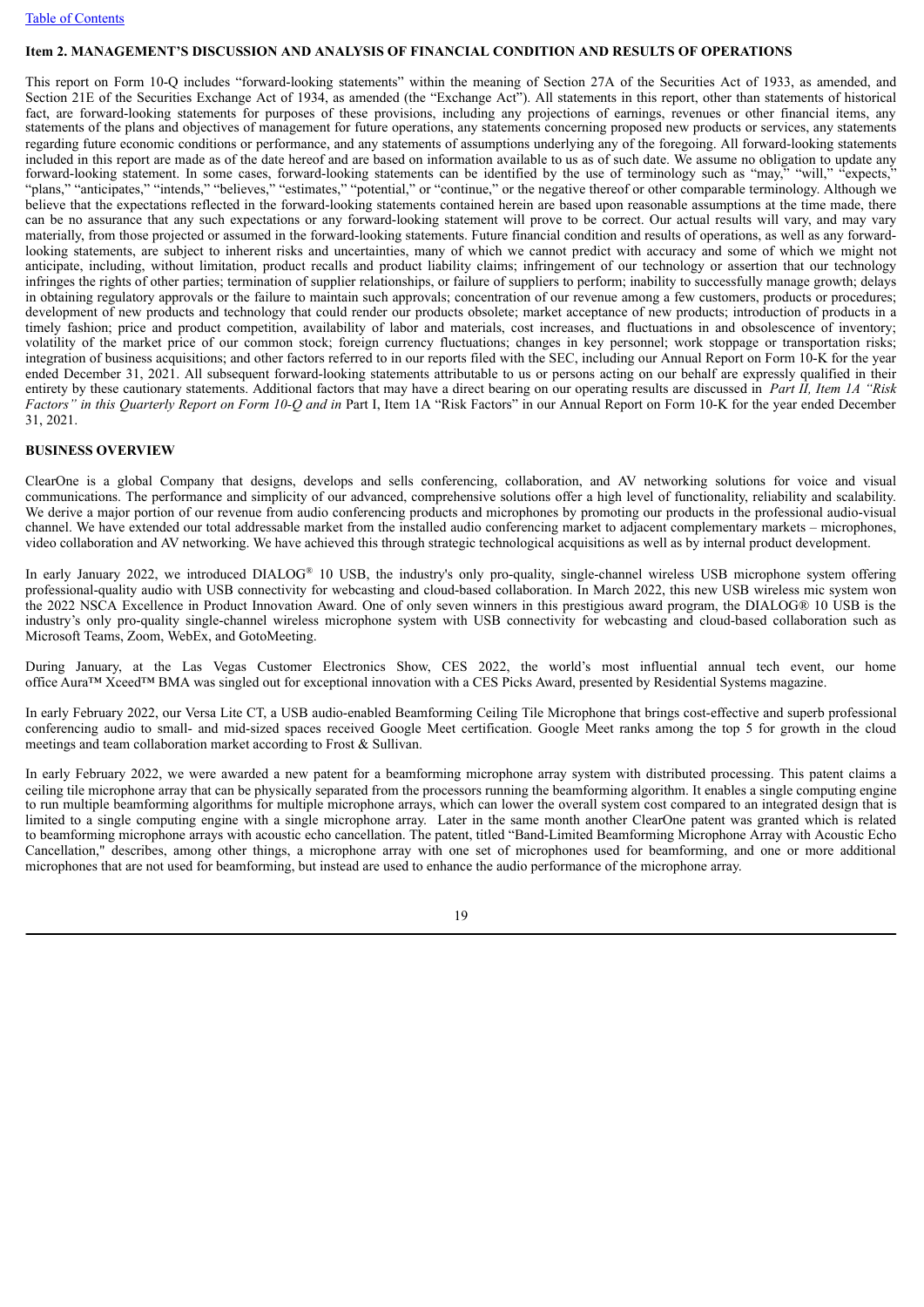#### **MANAGEMENT'S DISCUSSION AND ANALYSIS OF FINANCIAL CONDITION AND RESULTS OF OPERATIONS**

During the first three months of 2022, we continued our efforts, primarily through litigation, to stop the infringement of our strategic patents. We believe the decision by the U.S. District Court in August 2019 granting our request for a preliminary injunction to prevent Shure from manufacturing, marketing, and selling its competing ceiling microphone array in an infringing configuration is an incredibly valuable ruling for ClearOne and its business. The decision validates the strength and importance of ClearOne's intellectual property rights, recognizes ClearOne's innovations in this space, and stops Shure from further infringing the Graham patent (U.S. Patent No. 9,813,806) pending a full trial. Although there can be no assurance of any outcome of a full trial, we believe this ruling will help pave the way for ClearOne's recovery from the immense harm inflicted by Shure's infringement of our valuable patents. However, we are not getting the full benefits of the Court's extraordinary remedy in the form of the preliminary injunction granted against Shure with respect to infringement of our '806 Patent as we believe that Shure is still infringing ClearOne's patent.

On September 1, 2020, the U.S. District Court of Northern Illinois held that "Shure has violated the preliminary injunction order and is found in contempt because it designed the MXA910-A in such a way that allows it to be easily installed flush in most ceiling grids". The Court also opined that, "[t]he record is clear and convincing that Shure - through its design choices - violated the injunction order by allowing integrators to install the MXA910-A in the enjoined flush configuration." Ultimately, the Court ordered that "Shure shall no longer manufacture, market, or sell the MXA910...". ClearOne's motion to accuse Shure's MXA910-US of infringing the '806 Patent is still pending with the Court.

Shure expanded the original litigation in the U.S. District Court of North Illinois to the District of Delaware, where Shure filed claims for patent infringement, including of a design patent, and trade libel against ClearOne. In May 2020 and January 2021, we secured an important pair of wins, defeating Shure's requests first for a temporary restraining order and then a preliminary injunction, allowing us to continue selling our ground-breaking audio-conferencing products. In addition to defeating Shure's requests for preliminary injunctive relief, we also obtained a stay of the proceedings with respect to the only other asserted patent. During November 2021, after a three-day jury trial, ClearOne obtained a complete victory against claims asserted by Shure, when the jury returned a verdict of no infringement and invalidated the asserted patent.

In February 2022 we claimed another legal victory over Shure. The Patent Trial and Appeal Board (PTAB) of the United States Patent and Trademark Office (PTO) issued a final written decision confirming the patentability of all claims of ClearOne's important U.S. Patent No. 10,728,653 (the "'653 Patent"). The '653 Patent covers aspects of ClearOne's revolutionary innovations in BMAs and relates to "a ceiling tile combined with [a] beamforming microphone array" that includes acoustic echo cancellation and "adaptive acoustic processing that automatically adjusts to a room configuration." Shortly after the '653 patent was issued in mid-2020, Shure initiated the case in yet another attempt to disrupt ClearOne's patent rights, but the PTAB rejected each and every one of Shure's seven challenges and is the latest in a long string of defeats for Shure. In 2019, the U.S. District Court for the Northern District of Illinois preliminarily enjoined Shure from infringing a different ClearOne patent, U.S. Patent No. 9,813,806, and then in 2020 held Shure in contempt of that injunction in case no. 17-cv-3078. In November 2021, a jury in a different court, the U.S. District Court for the District of Delaware, found a Shure design patent asserted against ClearOne to be invalid and not infringed.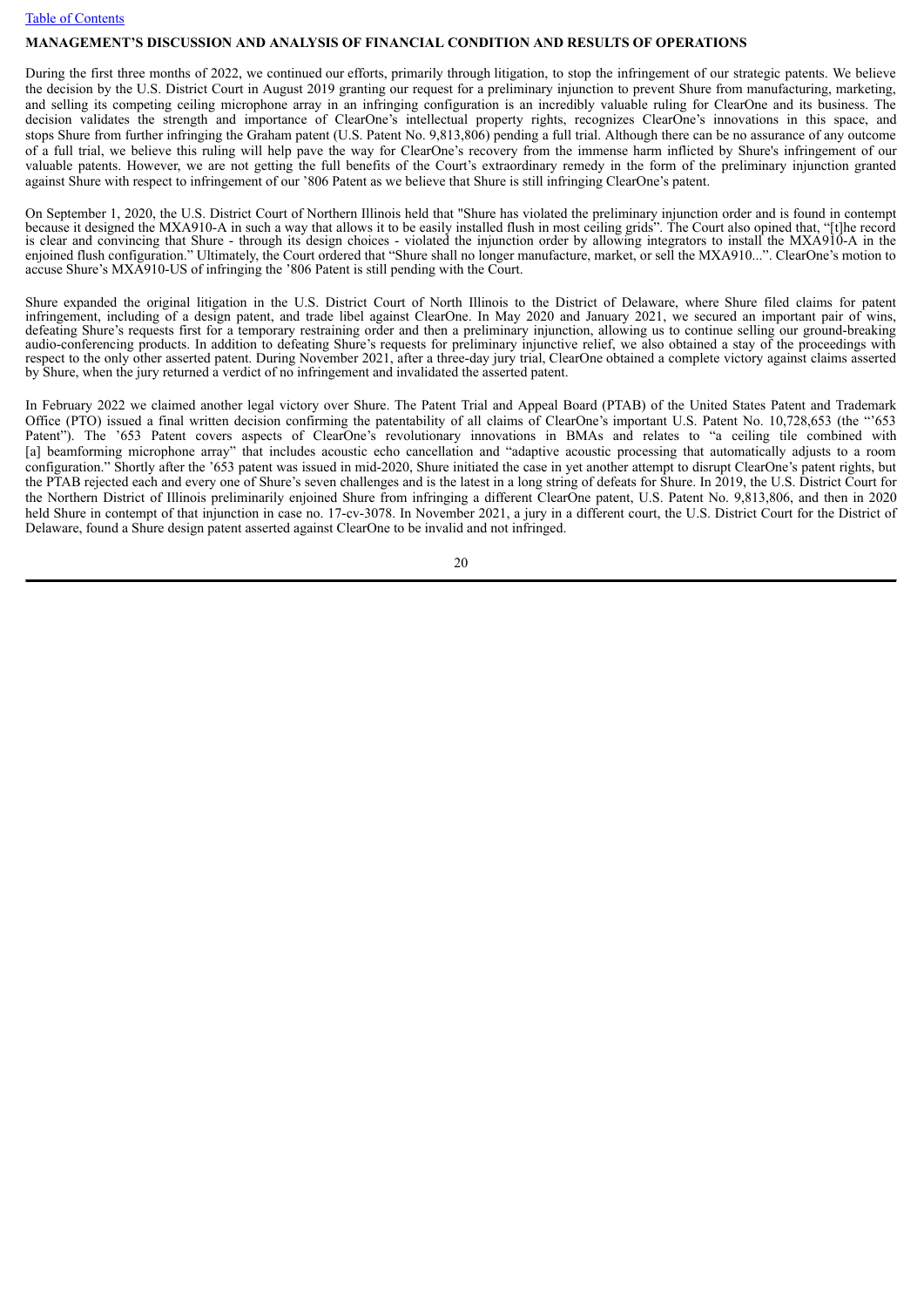#### **MANAGEMENT'S DISCUSSION AND ANALYSIS OF FINANCIAL CONDITION AND RESULTS OF OPERATIONS**

We also continued our programs to cut costs and to speed up product development that we believe will enable us to get back to a growth path.

Overall revenue increased by 7% in the first quarter of 2022 when compared to the first quarter of 2021, primarily due to a significant increase in revenues from microphones followed by an increase in revenues from audio conferencing products and partially offset by a decrease in revenues from video products. Despite the negative impact of COVID-19 and the infringement of our patents by Shure on all professional installed products, our new solutions incorporating Beamforming Microphone Array Ceiling Tile ("BMA-CT") continued to result in overall Beamforming Microphone Array ("BMA") revenue to be significantly higher than last year. However, revenue from BMA products as well as from our pro audio products are still far below the levels prior to infringement of our patents. Our revenue is negatively impacted due to on-going harm of infringement of ClearOne's patents despite the preliminary injunction granted against Shure as we believe Shure continues to infringe certain of our patents and violates the preliminary injunction. The patent infringement also has negatively impacted directly the revenue from ClearOne's other products not related to the infringed patents. Our revenue performance in 2022-Q1 was also impacted negatively due to the raw material supply shortages that have affected the global manufacturing of high tech products as well as due to logistics bottlenecks. Despite the negative impact of COVID-19 and the infringement of our patents by Shure on all professional installed products, our new solutions incorporating Beamforming Microphone Array Ceiling Tile ("BMA-CT") continued to result in overall Beamforming Microphone Array ("BMA") revenue to be significantly higher than last year. However, revenue from BMA products as well as from our pro audio products are still far below the levels prior to infringement of our patents. Our revenue is negatively impacted due to on-going harm of infringement of ClearOne's patents despite the preliminary injunction granted against Shure as we believe Shure continues to infringe certain of our patents and violates the preliminary injunction. The patent infringement also has negatively impacted directly the revenue from ClearOne's other products not related to the infringed patents.

Our gross profit margin decreased to 37.3% during the first quarter of 2022 from 42.7% during the first quarter of 2021. Net loss increased from \$1.7 million in the first quarter of 2021 to \$2.0 million in the first quarter of 2022. The increase in net loss was mainly due to (a) decrease in absolute gross profit dollars as a result of reduced gross margin, and (b) increased amortization costs relating to our capitalized patent defense costs.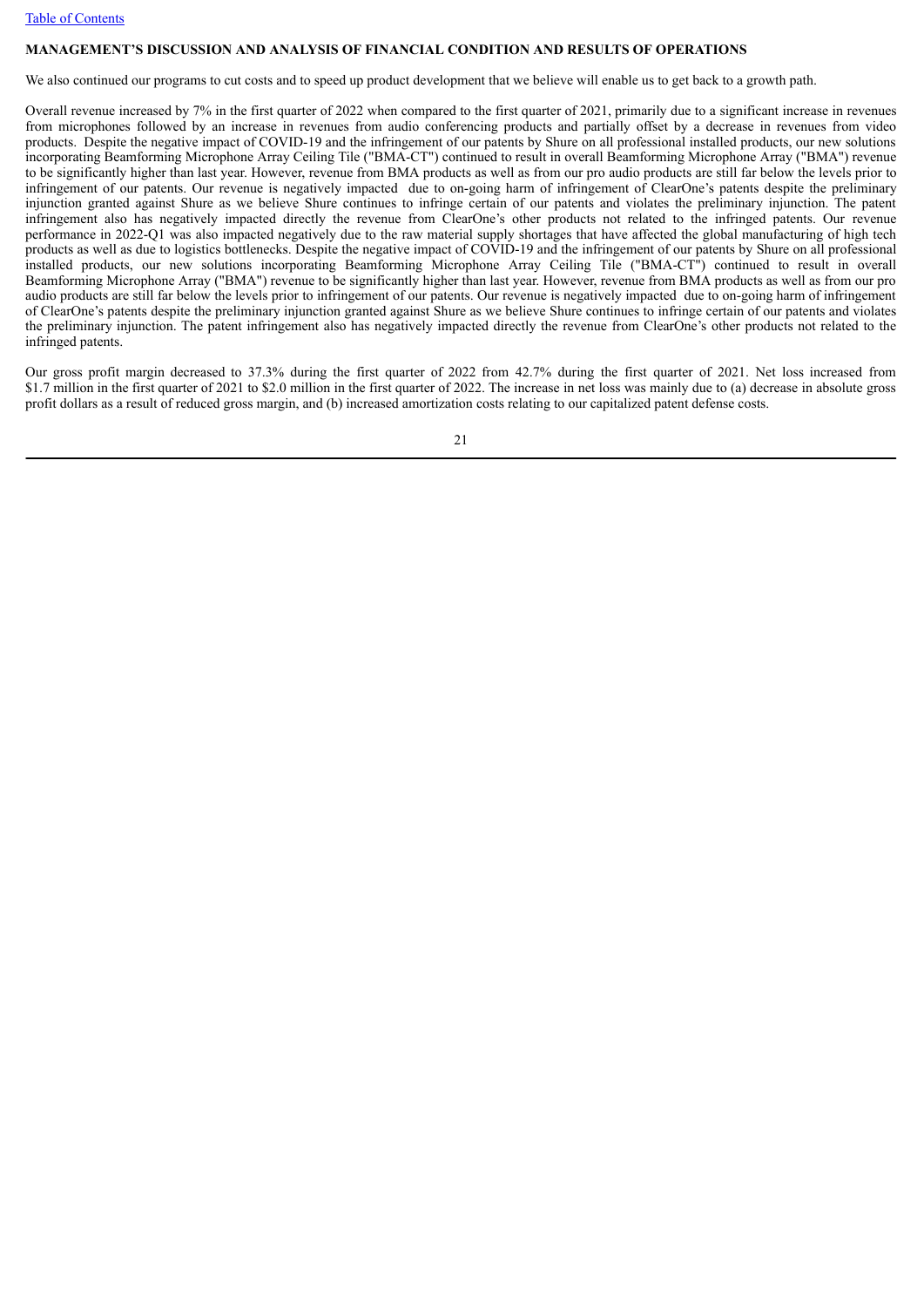### **MANAGEMENT'S DISCUSSION AND ANALYSIS OF FINANCIAL CONDITION AND RESULTS OF OPERATIONS**

### *Industry conditions*

We operate in a very dynamic and highly competitive industry which is dominated on the one hand by a few players with respect to certain products like traditional video conferencing appliances while on the other influenced heavily by a fragmented reseller market consisting of numerous regional and local players. The industry is also characterized by venture capitalist funded start-ups and private companies willing to fund cumulative cash losses in order to gain market share and achieve certain non-financial goals.

### *Economic conditions, challenges and risks*

The audio-visual products market is characterized by intense competition and rapidly evolving technology. Our competitors vary within each product category. Our installed professional audio conferencing products, which is our flagship product category, continue to be ahead of the competition despite the reduction in revenues. Our strength in this space is largely due to our fully integrated suite of products consisting of DSP mixers, wide range of professional microphone products and video collaboration products. Despite our strong leadership position in the installed professional audio conferencing market, we face challenges to revenue growth due to the limited size of the market and pricing pressures from new competitors attracted to the commercial market due to higher margins.

Our video products and beamforming microphone arrays, especially BMA-CT and the newly introduced BMA 360 are critical to our long term growth. We face intense competition in this market from well-established market leaders as well as emerging players rich with marketing funds. We expect our strategy of combining curated audio solutions with our high quality professional cameras, and our high-end audio conferencing technology will generate high growth in the near future.

We derive a major portion of our revenue (approximately 51% for the year ended December 31, 2021) from international operations and expect this trend to continue in the future. Most of our revenue from outside the U.S. is billed in U.S. dollars and is not exposed to any significant currency risk. However, we are exposed to foreign exchange risk if the U.S. dollar is strong against other currencies as it will make U.S. Dollar denominated prices of our products less competitive.

In December 2019, a novel strain of coronavirus ("COVID-19") started spreading from China and was declared a pandemic. The COVID-19 pandemic caused severe global disruptions and had varying impact on our business. The installed audio conferencing market was negatively impacted due to lockdowns, postponement of projects and restrictions on installers to visit commercial sites. On the other hand, COVID-19 generated higher than normal demand for our video products and personal conferencing products due to the significant expansion of work-from-home market. The extent of COVID-19's effect on our operational and financial performance keeps evolving and depends on multiple factors including the severity and infectiousness of current and future virus strains, effectiveness of vaccines especially on novel strains of COVID-19, government regulations, etc., all of which are uncertain and difficult to predict considering the rapidly evolving landscape. Supply chain disruptions resulting from COVID-19 have caused significant fluctuations in our costs of goods resulting in a reduction of our gross margins in 2021 and in the first quarter of 2022. We expect for these fluctuations to continue in 2022. If the pandemic continues to be a severe worldwide health crisis, the disease could have a material adverse effect on our business, results of operations, financial condition and cash flows and adversely impact the trading price of our common stock.

### *Deferred Product Revenue*

Deferred product revenue decreased to \$46 thousand on March 31, 2022 compared to \$54 thousand on December 31, 2021.

A detailed discussion of our results of operations follows below.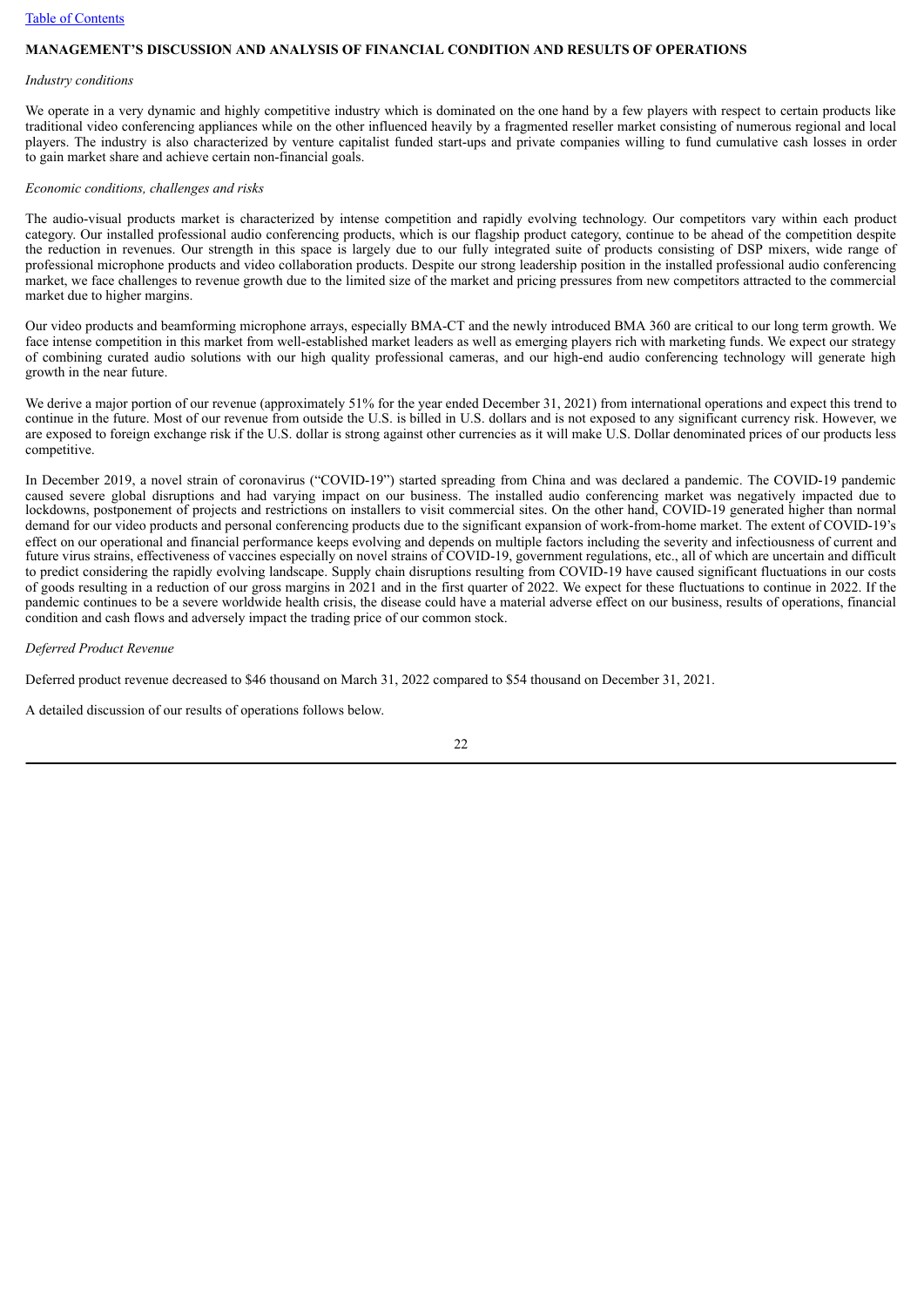### **MANAGEMENT'S DISCUSSION AND ANALYSIS OF FINANCIAL CONDITION AND RESULTS OF OPERATIONS**

# *Results of Operations for the three months ended March 31, 2022*

The following table sets forth certain items from our unaudited condensed consolidated statements of operations for the three months ended March 31, 2022 ("2022-Q1") and 2021 ("2021-Q1"), respectively, together with the percentage of total revenue which each such item represents:

|                                      | Three months ended March 31, |         |                                           |  |  |  |  |
|--------------------------------------|------------------------------|---------|-------------------------------------------|--|--|--|--|
| (dollars in thousands)               | 2022                         | 2021    | <b>Change Favorable</b><br>(Adverse) in % |  |  |  |  |
| Revenue                              | 7,545 \$                     | 7,038   |                                           |  |  |  |  |
| Cost of goods sold                   | 4,729                        | 4,035   | (17)                                      |  |  |  |  |
| Gross profit                         | 2,816                        | 3,003   | (6)                                       |  |  |  |  |
| Sales and marketing                  | 1,560                        | 1,573   |                                           |  |  |  |  |
| Research and product development     | 1,353                        | 1,274   | (6)                                       |  |  |  |  |
| General and administrative           | 1,756                        | 1,680   | (5)                                       |  |  |  |  |
| Total operating expenses             | 4,669                        | 4,527   | (3)                                       |  |  |  |  |
| Operating loss                       | (1, 853)                     | (1,524) | (22)                                      |  |  |  |  |
| Interest expense net of other income | (98)                         | (117)   | 16                                        |  |  |  |  |
| Loss before income taxes             | (1,951)                      | (1,641) | (19)                                      |  |  |  |  |
| Provision for income taxes           | 16                           | 14      | (14)                                      |  |  |  |  |
| Net loss                             | (1,967)                      | (1,655) | (19)                                      |  |  |  |  |

#### *Revenue*

Our revenue increased to \$7.5 million in 2022-Q1 compared to \$7.0 million in 2021-Q1 primarily due to a 23% increase in microphones and a 13% increase in audio conferencing products partially offset by a 22% decrease in video products. Microphones growth continued to be led by our new solutions incorporating BMA-CT and BMA 360 while our traditional ceiling mics also enjoyed a significant revenue increase. Audio Conferencing category as a whole increased mainly due to a strong revenue performance of our professional mixers and personal audio conferencing products. Video products suffered declines in 2022-Q1 compared to 2021-Q1 due to lack of demand for video products. During the first quarter of 2022, revenues from Americas increased by 6% primarily due to increased revenues from USA despite significant revenue decreases from Latin America and Canada, while revenues from Asia Pacific, including the Middle East, India and Australia decreased by 6% primarily due to overall decrease in revenues from all regions except India and China, and revenues from Europe and Africa increased by 33% primarily due to significant revenue increases from all parts of Europe except central Europe.

We believe, although there can be no assurance, that we can sustain our revenue growth and return to generating operating profits through our strategic initiatives namely product innovation, cost reduction and defense of our intellectual property.

#### *Costs of Goods Sold and Gross Profit*

Cost of goods sold includes expenses associated with finished goods purchased from outsourced manufacturers, the repackaging of our products, our manufacturing and operations organization, property and equipment depreciation, warranty expense, freight expense, royalty payments, and the allocation of overhead expenses.

Our gross profit margin decreased from 42.7% during 2021-Q1 to 37.3% during 2022-Q1. The gross profit margin was negatively impacted due to increase in material costs due to continuing supply chain constraints, and increased freight and tariff costs, which were partially offset by the absence of inventory obsolescence costs in 2022-Q1.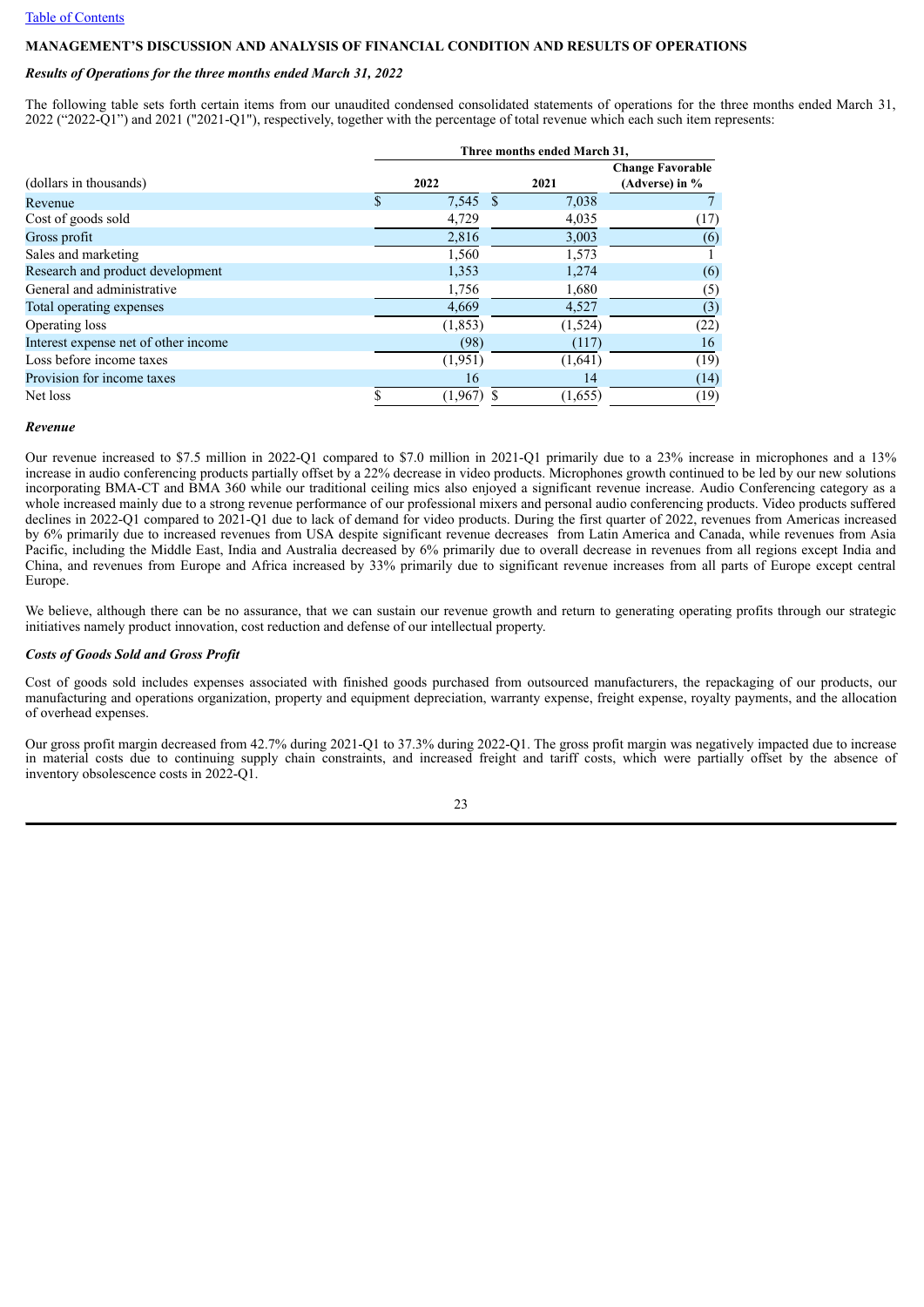### **MANAGEMENT'S DISCUSSION AND ANALYSIS OF FINANCIAL CONDITION AND RESULTS OF OPERATIONS**

Our profitability in the near-term continues to depend significantly on our revenues from professional installed audio-conferencing products. We hold longterm inventory and if we are unable to sell our long-term inventory, our profitability might be affected by inventory write-offs and price mark-downs. Our long-term inventory includes approximately \$0.6 million of wireless microphone-related finished goods and assemblies, \$0.3 million of Converge Pro and Beamforming microphone array products, \$0.1 million of network media streaming products, \$0.6 million of video products, and about \$1.7 million of raw materials that will be used primarily for manufacturing professional audio conferencing products. Any business changes that are adverse to these product lines could potentially impact our ability to sell our long-term inventory in addition to our current inventory.

#### *Operating Expenses*

Operating expenses include sales and marketing ("S&M") expenses, research and product development ("R&D") expenses and general and administrative ("G&A") expenses. Total operating expenses were \$4.7 million in 2022 Q1 compared to \$4.5 million in 2021-Q1. The following contains a more detailed discussion of expenses related to sales and marketing, research and product development, general and administrative, and other items.

**Sales and Marketing** - S&M expenses include selling, customer service, and marketing expenses such as employee-related costs, allocations of overhead expenses, trade shows, and other advertising and selling expenses.

S&M expenses in 2022-Q1 remained almost unchanged at \$1.6 million when compared to 2021-Q1. The decrease in employment expenses and consultant expenses due to a reduction in the headcount were offset by an increase in employee travel and benefits expenses and increase in advertising expenses.

*Research and Product Development* - R&D expenses include research and development, product line management, engineering services, and test and application expenses, including employee-related costs, outside services, expensed materials, depreciation, and an allocation of overhead expenses.

R&D expenses increased marginally to \$1.4 million in 2022-Q1 compared to \$1.3 million for 2021-Q1. The increase was primarily due to increases in R&D project expenses, legal expenses, and employee benefits, which were partially offset by reduction in employment expenses due to reduction in the headcount.

*General and Administrative* - G&A expenses include employee-related costs, professional service fees, allocations of overhead expenses, litigation costs, and corporate administrative costs, including costs related to finance and human resources teams.

G&A expenses increased marginally from \$1.7 million in 2021-O1 to \$1.8 million in 2022-O1. The increase was primarily due to increased amortization costs relating to our capitalized patent defense costs, which were partially offset by a reduction in legal expenses and consulting expenses.

### *Other income (expense), net*

Other income (expense), net includes interest income and foreign currency changes. Other income remained immaterial during the first quarter of 2022 and 2021.

Interest expense almost remained unchanged at \$0.1 million in 2022-Q1 when compared to 2021-Q1.

#### *Provision for income taxes*

During the first quarters of 2022 and 2021, we did not recognize any benefit from the losses incurred due to setting up of a full valuation allowance. Provision for income taxes recognized in the first quarter of 2022 relates to foreign jurisdictions.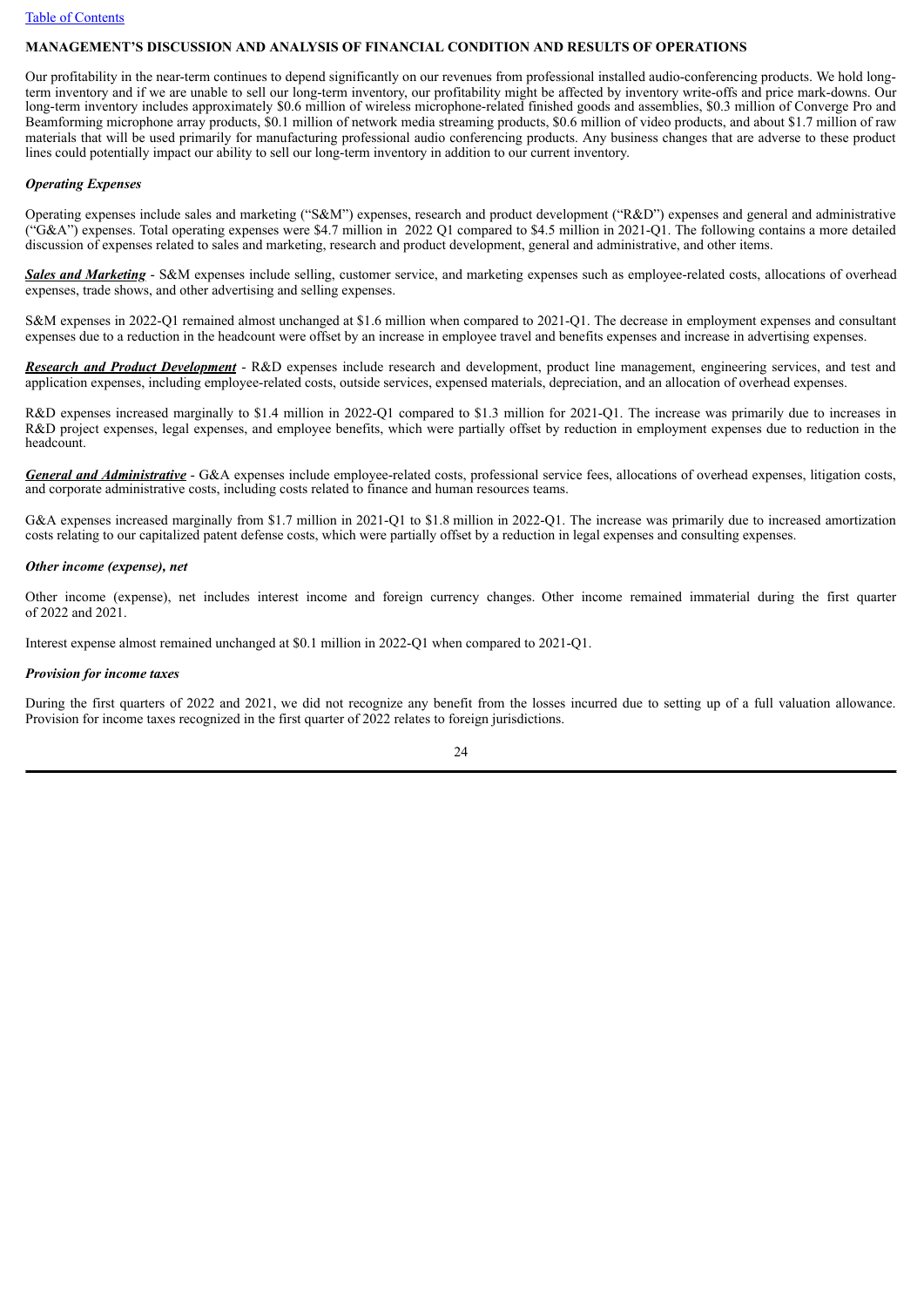### **MANAGEMENT'S DISCUSSION AND ANALYSIS OF FINANCIAL CONDITION AND RESULTS OF OPERATIONS**

# **LIQUIDITY AND CAPITAL RESOURCES**

As of March 31, 2022, our cash and cash equivalents were approximately \$1.4 million compared to \$1.1 million as of December 31, 2021. Our working capital was \$19.3 million and \$18.0 million as of March 31, 2022 and December 31, 2021, respectively.

Net cash used in operating activities was approximately \$1.0 million in 2022-Q1, an increase of cash used in operating activities of approximately \$1.0 million compared to 2021-Q1. The increase in cash outflow was due to (a) a negative change in operating assets and liabilities of \$0.5 million, (b) a decrease in non-cash charges by \$0.2 million and (c) an increase in net loss by \$0.3 million.

Net cash provided by investing activities was \$1.8 million in 2022-Q1 compared to net cash used in investing activities of \$1.7 million in 2021-Q1, a change in cash flow of \$3.4 million. The change in cash flow was primarily due to (a) an increase in proceeds from sale of marketable securities net of any purchases from \$0.1 million in 2021-Q1 to \$2.0 million in 2022-Q1, and (b) a decrease in capitalized patent defense costs by \$1.5 million.

Net cash used in financing activities in 2022-Q1 was \$0.4 million consisting primarily of repayment of principal amounts due on senior convertible notes and Paycheck Protection Program Loans compared to cash used in financing activities of \$86 thousand in 2021-Q1, which consisted primarily of repayment of principal amounts due on senior convertible notes.

*Capitalization of patent defense costs*. We capitalize external legal costs incurred in the defense of our patents when we believe that a significant, discernible increase in value will result from the defense and a successful outcome of the legal action is probable. When we capitalize patent defense costs we amortize the costs over the remaining estimated useful life of the patents, which is 15 to 17 years. During 2022-Q1 we spent \$0.2 million on legal costs related to the defense of our patents and capitalized the entire amount.

We are currently pursuing all available legal remedies to defend our strategic patents from infringement. We have already spent approximately \$28.3 million from 2016 through March 31, 2022 towards this litigation and may be required to spend more to continue our legal defense. We believe the decision by the U.S. District Court in August 2019 granting our request for a preliminary injunction to prevent our competitor from manufacturing, marketing, and selling its competing ceiling microphone array in an infringing configuration is an incredibly valuable ruling for ClearOne and its business. We believe that the decision validates the strength and importance of ClearOne's intellectual property rights, recognizes ClearOne's innovations in this space, and stops our competitor from further infringing our Graham patent (U.S. Patent No. 9,813,806) pending a full trial. Although there can be no assurance of any outcome of a full trial, we believe this ruling will help pave way for ClearOne's recovery from the immense harm inflicted by our competitor's infringement of our valuable patents. However, we are not getting the full benefits of the Court's extraordinary remedy in the form of the preliminary injunction granted against Shure with respect to infringement of our '806 Patent as we believe that Shure is still infringing ClearOne's patent. During September 2020, the U.S District Court of Northern Illinois held Shure in contempt for marketing and selling their new design in violation of the preliminary injunction.

We have been actively engaged in preserving cash by suspending our dividend program and allowing our share repurchase program to expire in 2018 and implementing company-wide cost reduction measures. We have also raised additional capital of \$9.9 million (net of issuance costs) in 2018 by issuing common stock, \$2.7 million (net of issuances costs) in 2019 by issuing senior convertible notes, \$1.5 million in April 2020 by borrowing through Paycheck Protection Program, \$4.8 million (net of issuances costs) in September 2020 by issuing common stock and warrants, \$2.0 million in July 2021 by issuing short-term debt which repaid through issue of common stock in January 2022, and \$9.3 million (net of issuances costs) in September 2021 by issuing common stock and warrants.

We also believe that our core strategies of product innovation and prudent cost management will bring us back to profitability in the future. We believe, although there can be no assurance, that all of these measures and effective management of working capital will provide the liquidity needed to meet our operating needs through at least through May 19, 2023. We also believe that our strong portfolio of intellectual property and our solid brand equity in the market will enable us to raise additional capital if and when needed to meet our short and long-term financing needs; however, there can be no assurance that, if needed, we will be successful in obtaining the necessary funds through equity or debt financing. If we need additional capital and are unable to secure financing, we may be required to further reduce expenses, delay product development and enhancement, or revise our strategy regarding ongoing **litigation** 

As of March 31, 2022, we had open purchase orders of approximately \$4.8 million mostly for purchase of inventory.

As of March 31, 2022, we had inventory totaling \$13.1 million, of which non-current inventory accounted for \$3.2 million. This compares to total inventories of \$13.6 million and non-current inventory of \$3.6 million as of December 31, 2021.

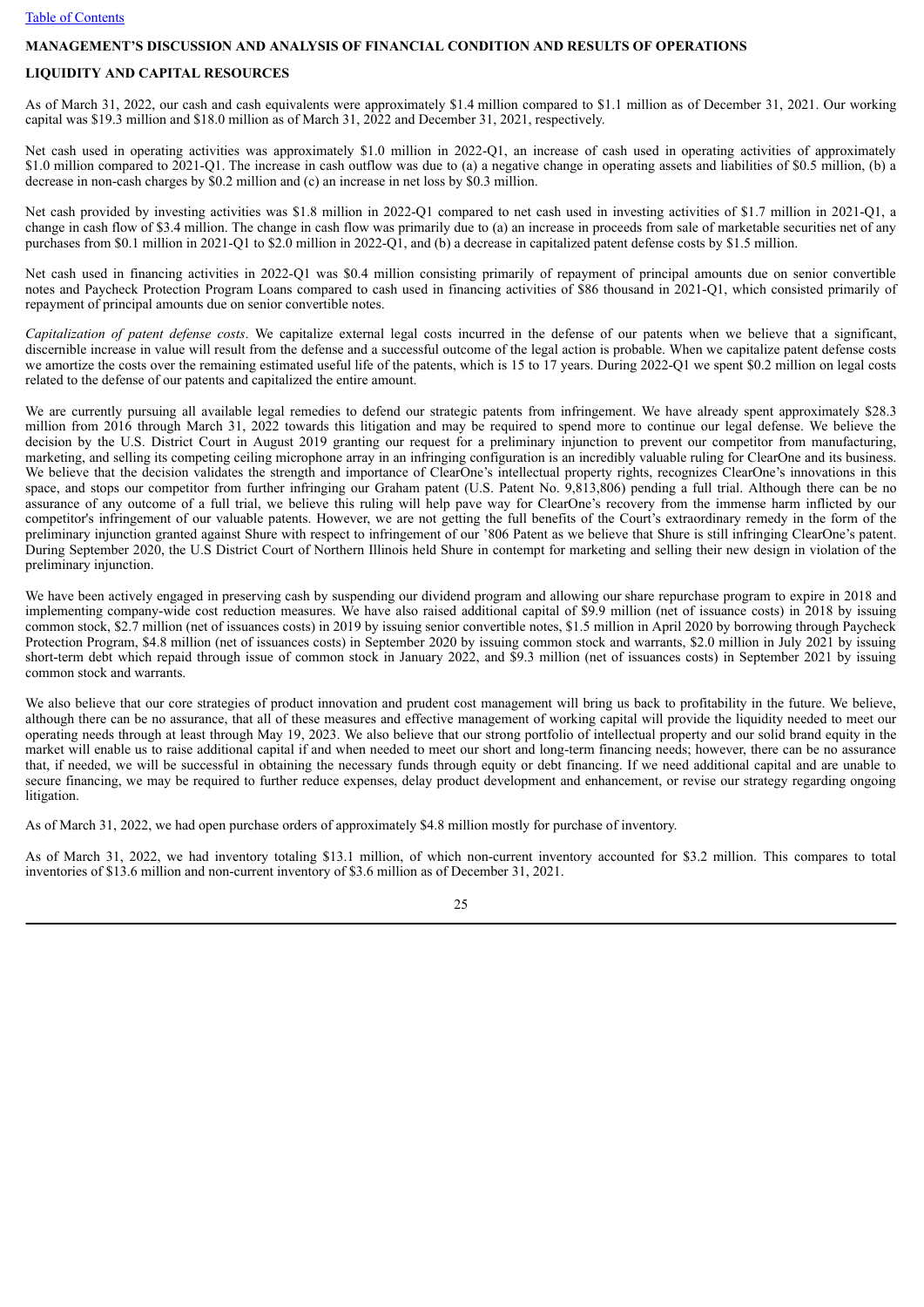### **MANAGEMENT'S DISCUSSION AND ANALYSIS OF FINANCIAL CONDITION AND RESULTS OF OPERATIONS**

# **Contractual Obligations and Commitments**

The following table summarizes our contractual obligations as of March 31, 2022 (in millions):

|                              | <b>Payment Due by Period</b> |  |                            |  |           |  |           |                      |
|------------------------------|------------------------------|--|----------------------------|--|-----------|--|-----------|----------------------|
|                              | <b>Total</b>                 |  | <b>Less Than</b><br>. Year |  | 1-3 Years |  | 3-5 Years | More than 5<br>vears |
| Senior convertible notes     | 2.4                          |  | 0.5                        |  | 1.9       |  |           |                      |
| Payroll Protection Plan loan | 0.6                          |  | 0.6                        |  |           |  |           |                      |
| Operating lease obligations  | 1.6                          |  | 0.6                        |  | 0.9       |  | 0.1       |                      |
| Purchase obligations         | 4.8                          |  | 4.8                        |  |           |  |           |                      |
| Total                        | 9.4                          |  | 6.5                        |  | 2.8       |  | $0$ .     |                      |

### **OFF-BALANCE SHEET ARRANGEMENTS**

We have no off-balance-sheet arrangements that have or are reasonably likely to have a current or future material effect on our financial condition, changes in financial conditions, revenues or expenses, results of operations, liquidity, capital expenditures or capital resources, results of operations or liquidity.

## **CRITICAL ACCOUNTING POLICIES AND ESTIMATES**

Our discussion and analysis of our results of operations and financial position are based upon our unaudited condensed consolidated financial statements included under Item 1 of this Form 10-Q, which have been prepared in conformity with accounting principles generally accepted in the United States. We review the accounting policies used in reporting our financial results on a regular basis. We believe certain of our accounting policies are critical to understanding our financial position and results of operations. There have been no changes to the critical accounting policies as explained in our Annual Report on Form 10-K for the year ended December 31, 2021.

### **RECENT ACCOUNTING PRONOUNCEMENTS**

For a discussion of recent accounting pronouncements, see Note 1: "Business Description, Basis of Presentation and Significant Accounting Policies" in the notes to our unaudited condensed consolidated financial statements included under Item 1 of this Form 10-Q.

## <span id="page-25-0"></span>**ITEM 3. QUANTITATIVE AND QUALITATIVE DISCLOSURES ABOUT MARKET RISK**

Not applicable.

### <span id="page-25-1"></span>**ITEM 4. CONTROLS AND PROCEDURES**

An evaluation of the effectiveness of our disclosure controls and procedures (as defined in Rules 13a-15(e) and 15d-15(e) of the Exchange Act) as of March 31, 2022 was performed under the supervision and with the participation of our management, including our Chief Executive Officer and our Principal Financial and Accounting Officer. Based upon this evaluation, our Chief Executive Officer and Senior Vice President of Finance concluded that, as of the end of the period covered by this Quarterly Report, our disclosure controls and procedures effective at a reasonable assurance level as of March 31, 2022.

There has been no change in the Company's internal control over financial reporting as of March 31, 2022, that has materially affected, or is reasonably likely to materially affect, the Company's internal control over financial reporting.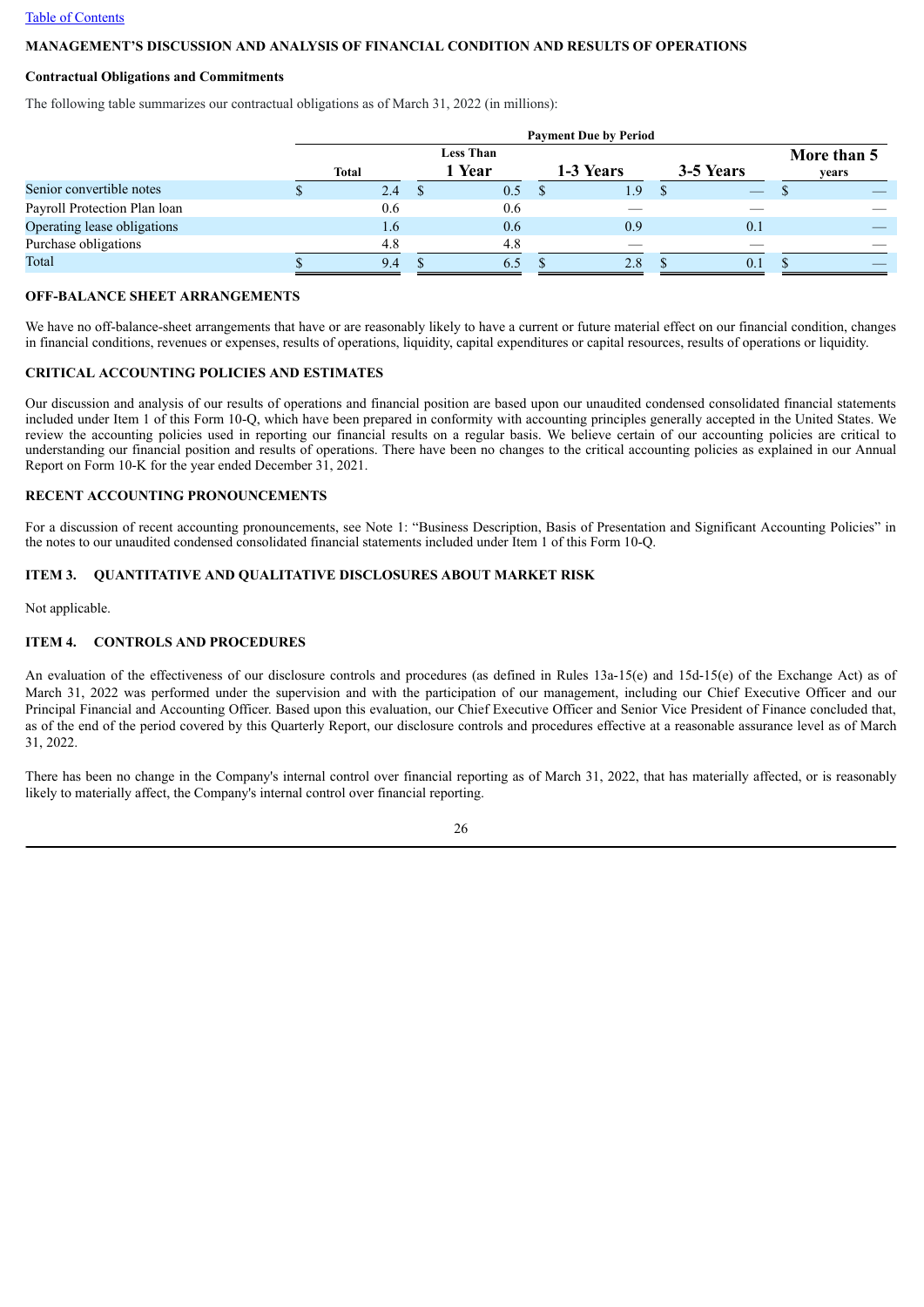# <span id="page-26-0"></span>**PART II - OTHER INFORMATION**

# <span id="page-26-1"></span>**Item 1. LEGAL PROCEEDINGS**

The Company is involved in litigation against Shure Incorporated ("Shure") as further described in Part I, Item 3 of the Company's Annual Report on Form 10-K for the year ended December 31, 2021 (the "Annual Report"), which information is incorporated herein by reference. The following recent developments amend and supplement the disclosure of the ongoing litigation proceedings against Shure as of March 31, 2022 as follows:

Shure, Incorporated v. ClearOne, Inc., 17-cv-3078 (N.D. of Illinois)

The Company filed a motion asking the Court to schedule a trial date, but the Court denied that request without prejudice on April 7, 2022.

ClearOne, Inc. v. Shure, Incorporated, 19-cv-02421 (N.D. of Illinois)

The Company filed a motion asking the Court to schedule a trial date, but the Court denied that request without prejudice on April 7, 2022.

Shure, Incorporated v. ClearOne, Inc., 19-cv-1343 (D. of Delaware)

The Company filed a motion asking the Court to set a trial date on ClearOne's counterclaims of unfair competition and tortious interference with business relations. Shure opposed that motion and asked the Court to stay proceedings on ClearOne's counterclaims. ClearOne asked for oral argument on the motions, but the Court has not scheduled a hearing. The motions are fully briefed and pending.

# <span id="page-26-2"></span>**Item 1A. RISK FACTORS**

None.

# <span id="page-26-3"></span>**Item 2. UNREGISTERED SALES OF EQUITY SECURITIES AND USE OF PROCEEDS**

(a) None.

(b) Not applicable.

(c) None.

### <span id="page-26-4"></span>**Item 3. DEFAULTS UPON SENIOR SECURITIES**

Not applicable.

### <span id="page-26-5"></span>**Item 4. MINE SAFETY DISCLOSURES**

Not applicable.

### <span id="page-26-6"></span>**Item 5. OTHER INFORMATION**

Not applicable.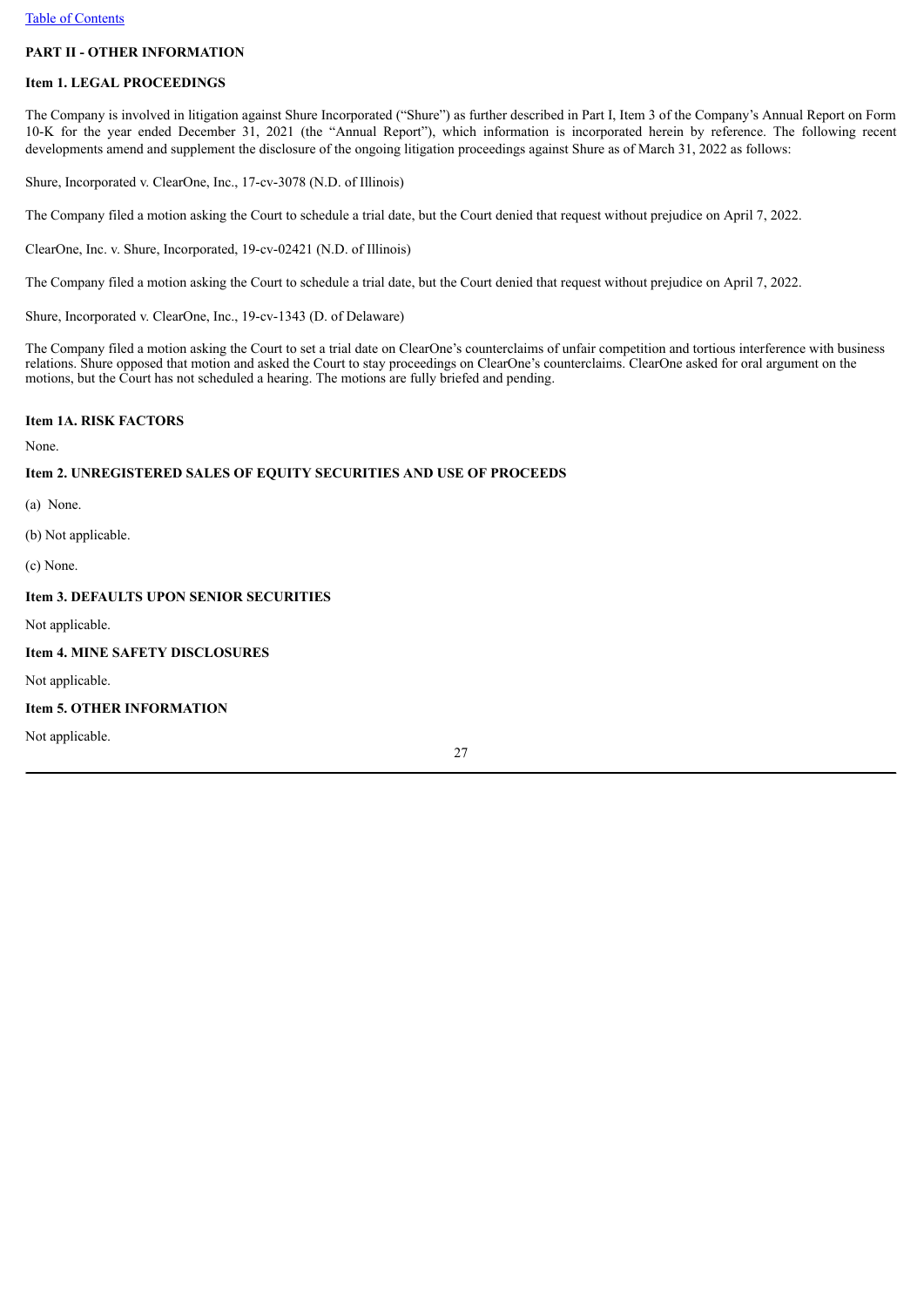### <span id="page-27-0"></span>**Item 6. EXHIBITS**

| <b>Exhibit No.</b> | <b>Title of Document</b>                                                                                                                                                                                  |
|--------------------|-----------------------------------------------------------------------------------------------------------------------------------------------------------------------------------------------------------|
| 10.1               | Securities Purchase Agreement dated January 4, 2022 (filed as Exhibit 10.1 to the Company's Current Report on Form 8-K as filed with the<br>SEC on January 4, 2022 and incorporated herein by reference). |
| 10.2               | Registration Rights Agreement dated January 4, 2022 (filed as Exhibit 10.1 to the Company's Current Report on Form 8-K as filed with the<br>SEC on January 4, 2022 and incorporated herein by reference). |
| 31.1               | Section 302 Certification of Chief Executive Officer (filed herewith)                                                                                                                                     |
| 31.2               | Section 302 Certification of Principal Financial Officer (filed herewith)                                                                                                                                 |
| 32.1               | Section 906 Certification of Chief Executive Officer (filed herewith)                                                                                                                                     |
| 32.2               | Section 906 Certification of Principal Financial Officer (filed herewith)                                                                                                                                 |
| 101.INS            | XBRL Instance Document (filed herewith)                                                                                                                                                                   |
| 101.SCH            | XBRL Taxonomy Extension Schema (filed herewith)                                                                                                                                                           |
| 101.CAL            | XBRL Taxonomy Extension Calculation Linkbase (filed herewith)                                                                                                                                             |
| 101.DEF            | XBRL Taxonomy Extension Definitions Linkbase (filed herewith)                                                                                                                                             |
| $101$ .LAB         | XBRL Taxonomy Extension Label Linkbase (filed herewith)                                                                                                                                                   |
| 101.PRE            | XBRL Taxonomy Extension Presentation Linkbase (filed herewith)                                                                                                                                            |
| 104.1              | The cover page of this Quarterly Report on Form 10-Q, formatted in Inline XBRL.                                                                                                                           |
|                    | 28                                                                                                                                                                                                        |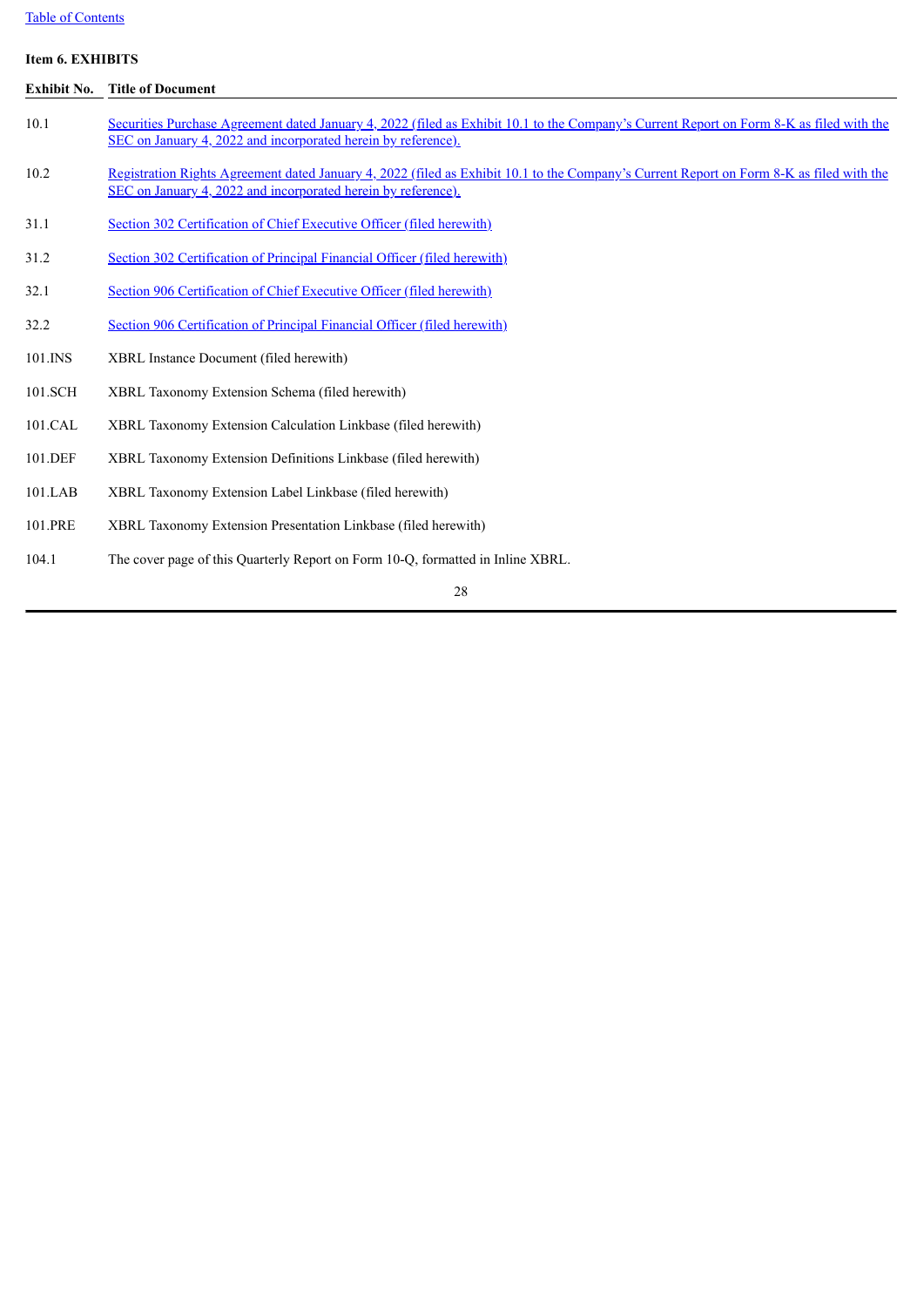### **SIGNATURES**

Pursuant to the requirements of the Securities and Exchange Act of 1934, the registrant has duly caused this report to be signed on its behalf by the undersigned thereunto duly authorized.

|              | ClearOne, Inc.,<br>(Registrant)                                                                                           |
|--------------|---------------------------------------------------------------------------------------------------------------------------|
|              | /s/ Zeynep Hakimoglu<br>By:<br>Zeynep Hakimoglu<br>President and Chief Executive Officer<br>(Principal Executive Officer) |
| May 19, 2022 |                                                                                                                           |
|              | $\rm\,By:$<br>/s/ Narsi Narayanan<br>Narsi Narayanan<br>Senior Vice President of Finance                                  |
| May 19, 2022 | <i>(Principal Accounting and Principal Financial Officer)</i>                                                             |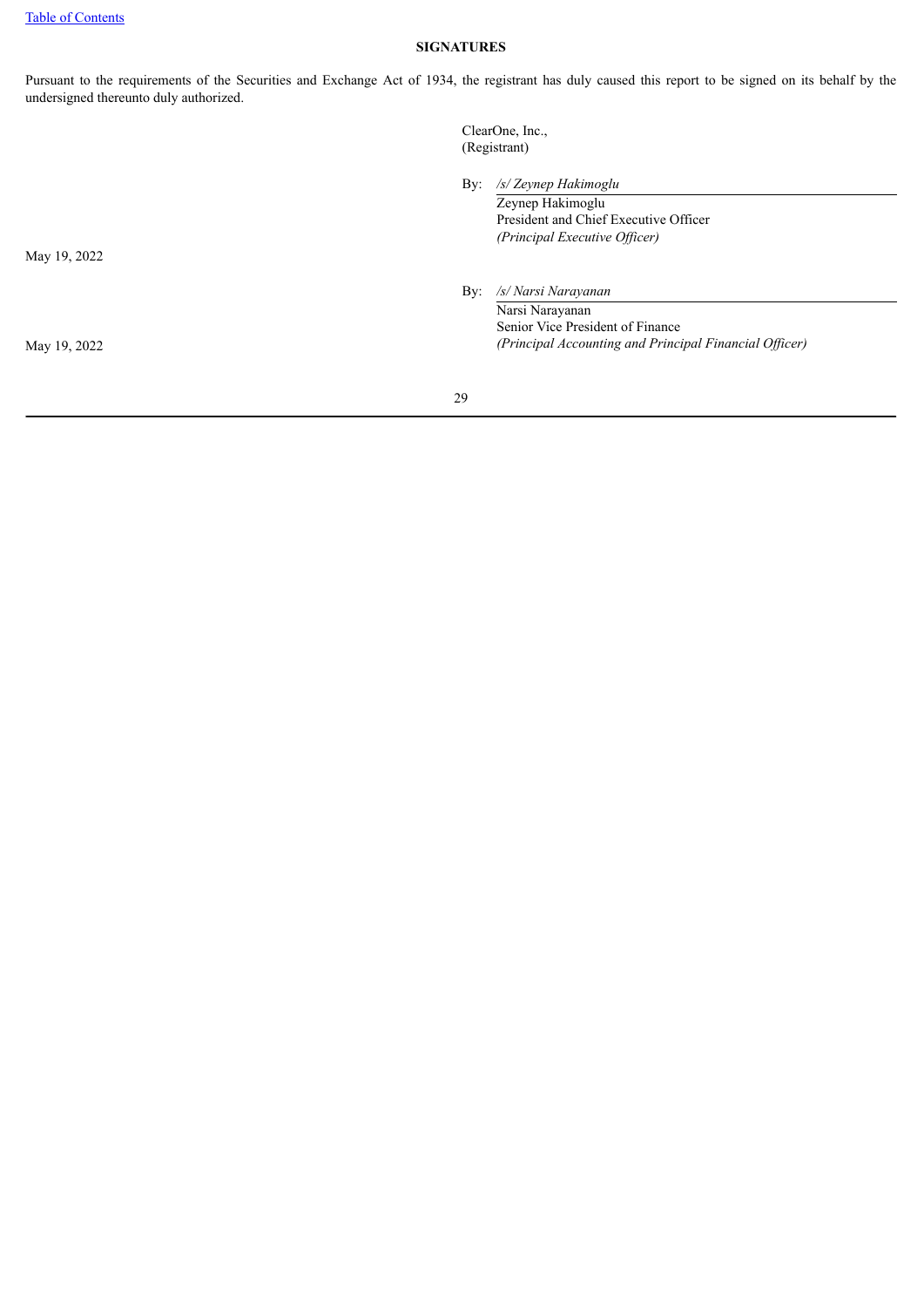#### **CERTIFICATION**

<span id="page-29-0"></span>I, Zeynep Hakimoglu, certify that:

- 1. I have reviewed this quarterly report of ClearOne, Inc. on Form 10-Q;
- 2. Based on my knowledge, this report does not contain any untrue statement of a material fact or omit to state a material fact necessary to make the statements made, in light of the circumstances under which such statements were made, not misleading with respect to the period covered by this report;
- 3. Based on my knowledge, the financial statements, and other financial information included in this report, fairly present in all material respects the financial condition, results of operations and cash flows of the registrant as of, and for, the periods presented in this report;
- 4. The registrant's other certifying officer and I are responsible for establishing and maintaining disclosure controls and procedures (as defined in Exchange Act Rules 13a-15(e) and 15d-15(e)) and internal control over financial reporting (as defined in Exchange Act Rules 13a-15(f) and 15d-15(f)) for the registrant and have:
	- a) Designed such disclosure controls and procedures, or caused such disclosure controls and procedures to be designed under our supervision, to ensure that material information relating to the registrant, including its consolidated subsidiaries, is made known to us by others within those entities, particularly during the period in which this report is being prepared;
	- b) Designed such internal control over financial reporting, or caused such internal control over financial reporting to be designed under our supervision, to provide reasonable assurance regarding the reliability of financial reporting and the preparation of financial statements for external purposes in accordance with generally accepted accounting principles;
	- c) Evaluated the effectiveness of the registrant's disclosure controls and procedures and presented in this report our conclusions about the effectiveness of the disclosure controls and procedures, as of the end of the period covered by this report based on such evaluation; and
	- d) Disclosed in this report any change in the registrant's internal control over financial reporting that occurred during the registrant's most recent fiscal quarter (the registrant's fourth fiscal quarter in the case of an annual report) that has materially affected, or is reasonably likely to materially affect, the registrant's internal control over financial reporting.
- 5. The registrant's other certifying officer and I have disclosed, based on our most recent evaluation of internal control over financial reporting, to the registrant's auditors and the audit committee of the registrant's board of directors (or persons performing the equivalent functions):
	- a) All significant deficiencies and material weaknesses in the design or operation of internal control over financial reporting which are reasonably likely to adversely affect the registrant's ability to record, process, summarize and report financial information; and
	- b) Any fraud, whether or not material, that involves management or other employees who have a significant role in the registrant's internal control over financial reporting.

By: */s/ Zeynep Hakimoglu*

Zeynep Hakimoglu Chief Executive Officer *(Principal Executive Of icer)*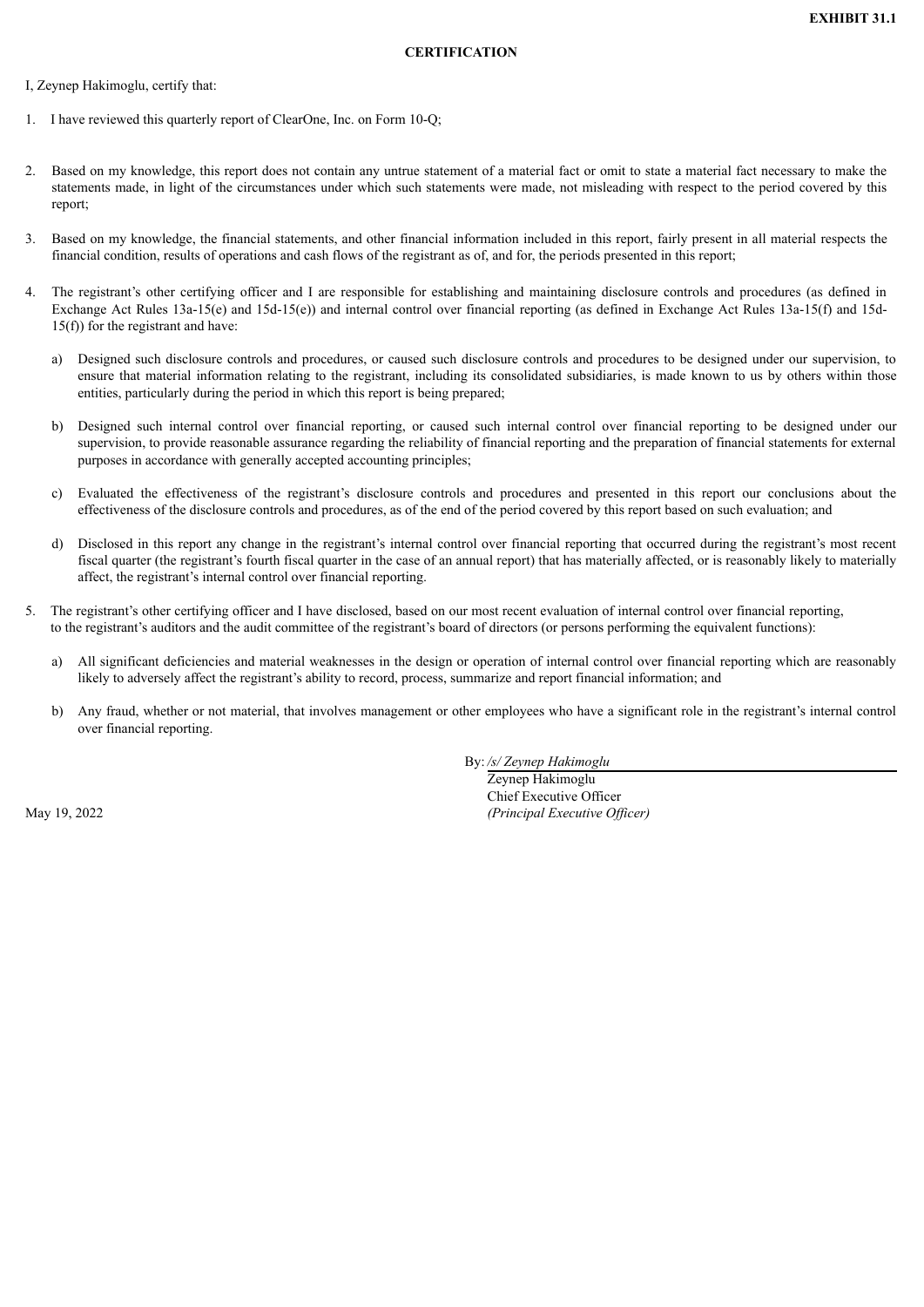<span id="page-30-0"></span>I, Narsi Narayanan, certify that:

- 1. I have reviewed this quarterly report of ClearOne, Inc. on Form 10-Q;
- 2. Based on my knowledge, this report does not contain any untrue statement of a material fact or omit to state a material fact necessary to make the statements made, in light of the circumstances under which such statements were made, not misleading with respect to the period covered by this report;
- 3. Based on my knowledge, the financial statements, and other financial information included in this report, fairly present in all material respects the financial condition, results of operations and cash flows of the registrant as of, and for, the periods presented in this report;
- 4. The registrant's other certifying officer and I are responsible for establishing and maintaining disclosure controls and procedures (as defined in Exchange Act Rules 13a-15(e) and 15d-15(e)) and internal control over financial reporting (as defined in Exchange Act Rules 13a-15(f) and 15d-15(f)) for the registrant and have:
	- a) Designed such disclosure controls and procedures, or caused such disclosure controls and procedures to be designed under our supervision, to ensure that material information relating to the registrant, including its consolidated subsidiaries, is made known to us by others within those entities, particularly during the period in which this report is being prepared;
	- b) Designed such internal control over financial reporting, or caused such internal control over financial reporting to be designed under our supervision, to provide reasonable assurance regarding the reliability of financial reporting and the preparation of financial statements for external purposes in accordance with generally accepted accounting principles;
	- c) Evaluated the effectiveness of the registrant's disclosure controls and procedures and presented in this report our conclusions about the effectiveness of the disclosure controls and procedures, as of the end of the period covered by this report based on such evaluation; and
	- d) Disclosed in this report any change in the registrant's internal control over financial reporting that occurred during the registrant's most recent fiscal quarter (the registrant's fourth fiscal quarter in the case of an annual report) that has materially affected, or is reasonably likely to materially affect, the registrant's internal control over financial reporting.
- 5. The registrant's other certifying officer and I have disclosed, based on our most recent evaluation of internal control over financial reporting, to the registrant's auditors and the audit committee of the registrant's board of directors (or persons performing the equivalent functions):
	- a) All significant deficiencies and material weaknesses in the design or operation of internal control over financial reporting which are reasonably likely to adversely affect the registrant's ability to record, process, summarize and report financial information; and
	- b) Any fraud, whether or not material, that involves management or other employees who have a significant role in the registrant's internal control over financial reporting.

By: */s/ Narsi Narayanan*

Narsi Narayanan Senior Vice President of Finance *(Principal Accounting and Principal Financial Of icer)*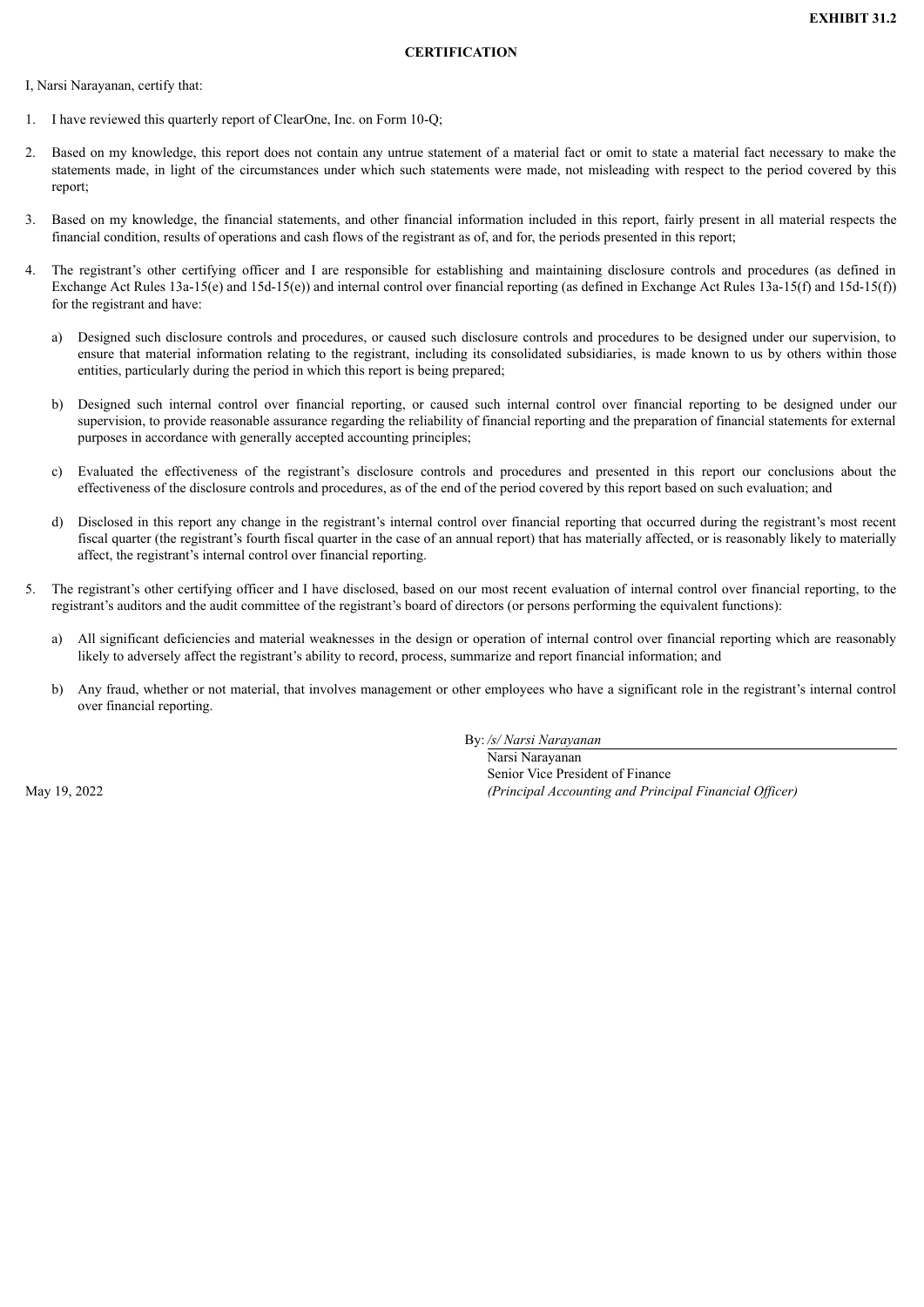#### **CERTIFICATION OF CHIEF EXECUTIVE OFFICER**

#### **Pursuant to 18 U.S.C. Section 1350, As adopted pursuant to Section 906 of the Sarbanes-Oxley Act of 2002**

<span id="page-31-0"></span>I, Zeynep Hakimoglu, certify, to my best knowledge and belief, pursuant to 18 U.S.C. Section 1350, as adopted pursuant to Section 906 of the Sarbanes-Oxley Act of 2002, that the Quarterly Report of ClearOne, Inc. on Form 10-Q for the quarter ended March 31, 2022 fully complies with the requirements of Section 13(a) or 15(d) of the Securities Exchange Act of 1934 and that information contained in such Quarterly Report on Form 10-Q fairly presents, in all material respects, the financial condition and results of operations of ClearOne, Inc.

By: */s/ Zeynep Hakimoglu*

Zeynep Hakimoglu Chief Executive Officer *(Principal Executive Of icer)*